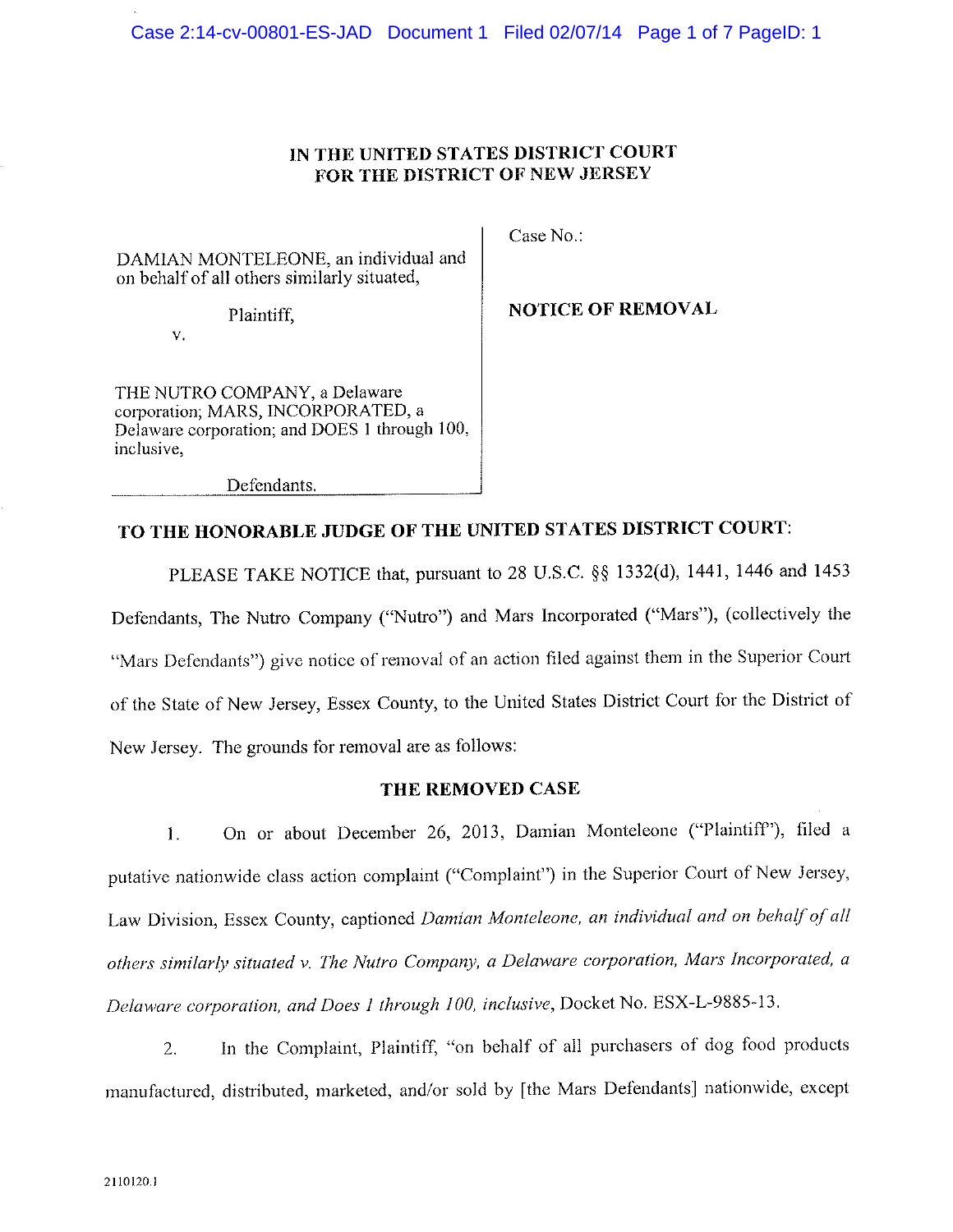California," alleges that the Mars Defendants falsely claimed that their "dog food products are or were a source of live microbial spores." Compl. [1] 1-2. Based on this alleged conduct, Plaintiff purports to plead claims against the Mars Defendants for (1) common law equitable fraud; (2) common law negligent misrepresentation; and (3) violations of New Jersey Consumer Fraud Act, N.J. Stat. 56:8-1, et seq.

#### THE REMOVAL IS TIMELY

The removal is timely under 28 U.S.C. § 1446(b). Plaintiff served the Mars 3. Defendants with copies of the Complaint on January 9, 2014. See Fed. R. Civ. P. 4(e)(1). The Mars Defendants filed this Notice of Removal within thirty (30) days of service, as required under the law. See, e.g., Murphy Bros. v. Michetti Pipe Stringing, Inc., 526 U.S. 344, 347-48  $(1999).$ 

## THE CONSENT REQUIREMENT IS INAPPLICABLE

The Mars Defendants are the only named defendants in the case (excluding the  $\overline{4}$ . fictitious "Doe" defendants, which are disregarded for purposes of removal, see 28 U.S.C. § 1441(a); Green v. Am. Online (AOL), 318 F.3d 465, 470 (3d Cir. 2003) ("John Doe" defendants not required to consent because "the general rule that all defendants must join in a notice of removal may be disregarded where . . . the non-joining defendants are unknown")) and the Mars Defendants consent to removal. In any event, this case could be removed without the consent of any other defendant as provided by 28 U.S.C. § 1453(b).

## THE VENUE REQUIREMENT IS MET

Venue is proper under 28 U.S.C. § 1441(a) because this Court is the United States 5. District Court for the district and division embracing the place where the state court case was pending.

 $\overline{2}$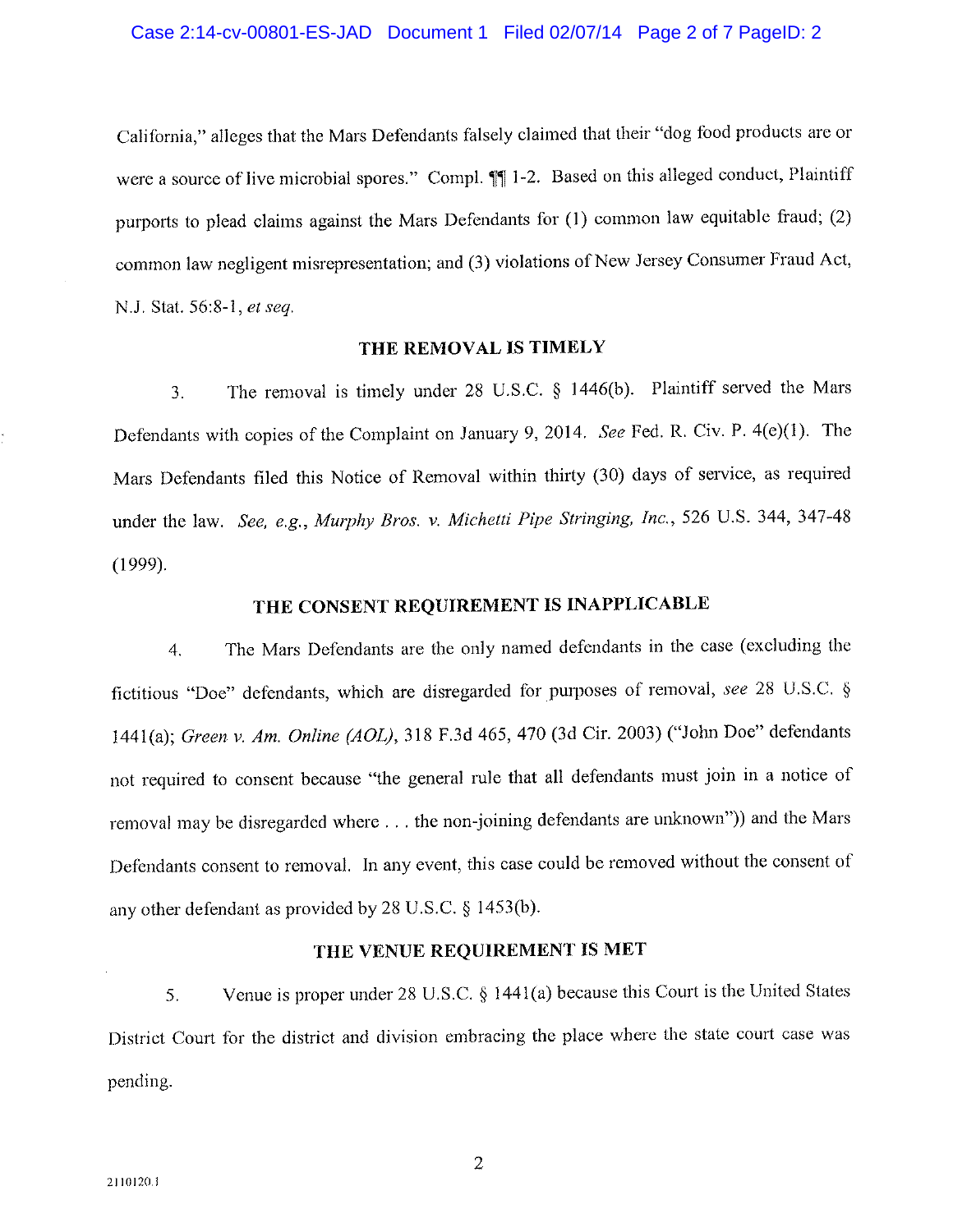#### FEDERAL JURISDICTION EXISTS

Federal jurisdiction exists under the Class Action Fairness Act of 2005 6. ("CAFA"), Pub. L. No. 109-2, 119 Stat. 4 (codified as amended at 28 U.S.C. §§ 1332(d), 1335, 1441, 1453, 1603, and 1711-1715). CAFA confers federal jurisdiction over putative class actions involving: (a) minimal diversity  $(i.e.,$  diversity between any defendant and any putative class member); (b) at least 100 putative class members; and (c) at least \$5 million in controversy, exclusive of interest and costs. See 28 U.S.C. § 1332(d); Standard Fire Ins. Co. v. Knowles, 133 S.Ct. 1345, 1348 (2013). This case satisfies CAFA's requirements.

#### A. The Parties Are Diverse

The parties are minimally diverse because the Mars Defendants and Plaintiff are,  $7<sub>1</sub>$ and were at all relevant times, citizens of different states. See 28 U.S.C. § 1332(d)(2)(A) (providing that for purposes of CAFA jurisdiction, minimal diversity requires "any member of a class of plaintiffs" to be "a citizen of a State different from any defendant").

Plaintiff was (and is) a New Jersey resident and citizen. See Compl. 1 3 8. ("Plaintiff is an individual and consumer residing in Glenn Ridge, New Jersey"); see also 28 U.S.C. § 1332(a)(l) (an individual is a citizen of the state in which he or she is domiciled); Dist. of Columbia v. Murphy, 314 U.S. 441, 455 (1941) (while residence alone is not the equivalent of citizenship, residence is properly taken as domicile "until facts adduced establish the contrary"); Krasnov v. Dinan, 465 F.2d 1298, 1300 (3d Cir. 1972) (listing residence creates a rebuttable presumption of domicile).

A corporation is deemed to be a citizen of the state in which it is incorporated and  $9<sub>1</sub>$ where it has its principal place of business. 28 U.S.C.  $\S$  1332(c)(1). At the time of the filing of the pleadings and this notice of removal, Mars was (and remains) incorporated in Delaware. See Compl. at 1. Mars' headquarters and principal place of business was (and remains) in McLean,

3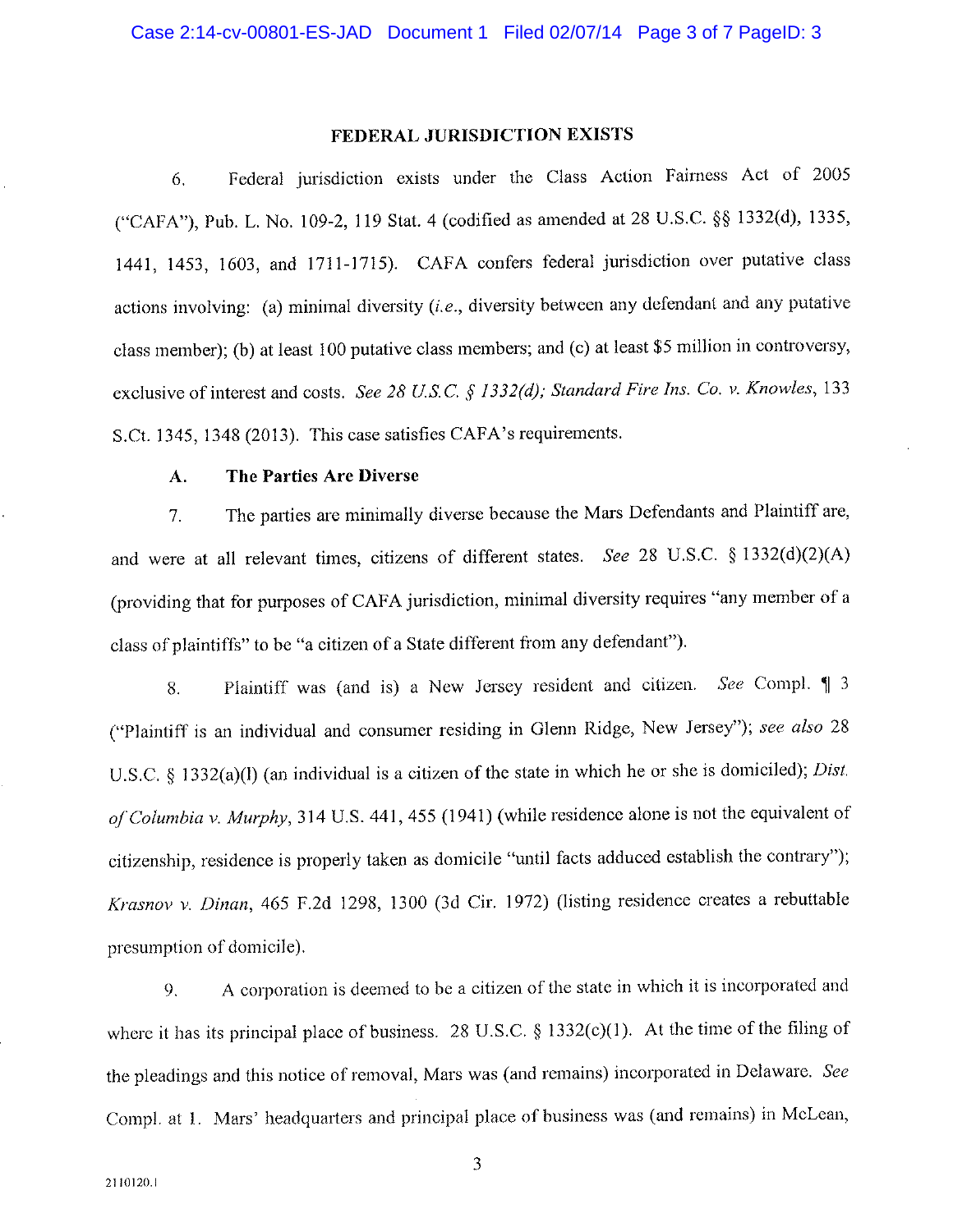Virginia. See id. 15. At the time of the filing of the pleadings and this notice of removal, Nutro was (and remains) incorporated in California, with a principal place of business in Franklin, Tennessee. See Compl. 14; see also Declaration of Monica Glass ("Glass Decl.") 13 (attached hereto as Exhibit B).

#### The Proposed Nation-Wide Putative Class Exceeds 100 В.

The Mars Defendants do not concede the propriety of Plaintiff's putative class or 10. that Plaintiff has pled a proper class. Defendants do not waive and, to the contrary, reserve their rights to challenge the propriety of the putative class in all respects. However, the Court looks to a plaintiff's allegations respecting class size for purposes of removal. See Standard Fire Ins. Co., 133 S.Ct. at 1348.

As pled, Plaintiff's proposed class easily exceeds 100 putative members. See 28  $11.$ U.S.C. § 1332(d)(5)(B). Plaintiff purports to maintain a nationwide putative class action (excluding California) on behalf of all purchasers who, from December 2007 through April 2011, "purchased [the Mars] Defendants' dog food products with a 'Guaranteed Analysis' that included a reference to millions of Bacillus CFUs (the 'Class')." Compl. ¶ 22. During this period, the Mars Defendants' sold the products at issue in this case to over 1,000 retail outlets nationwide (excluding California), which in turn sold such products to consumers. See Glass Decl. <sup>1</sup> 4-5. Thus, the proposed putative nation-wide class well exceeds 100 members.

#### $C.$ The Amount In Controversy Exceeds \$5 Million

To determine the amount in controversy under CAFA, the Court first reads the  $12.$ complaint filed in the state court. See Samuel-Bassett v. KIA Motors Am., Inc., 357 F.3d 392, 398 (3d Cir. 2004). Where, as here, the plaintiff has not specifically averred in the complaint that the amount in controversy is less than \$5 million, the case may be removed unless "it appears to a legal certainty that the plaintiff cannot recover the jurisdictional amount."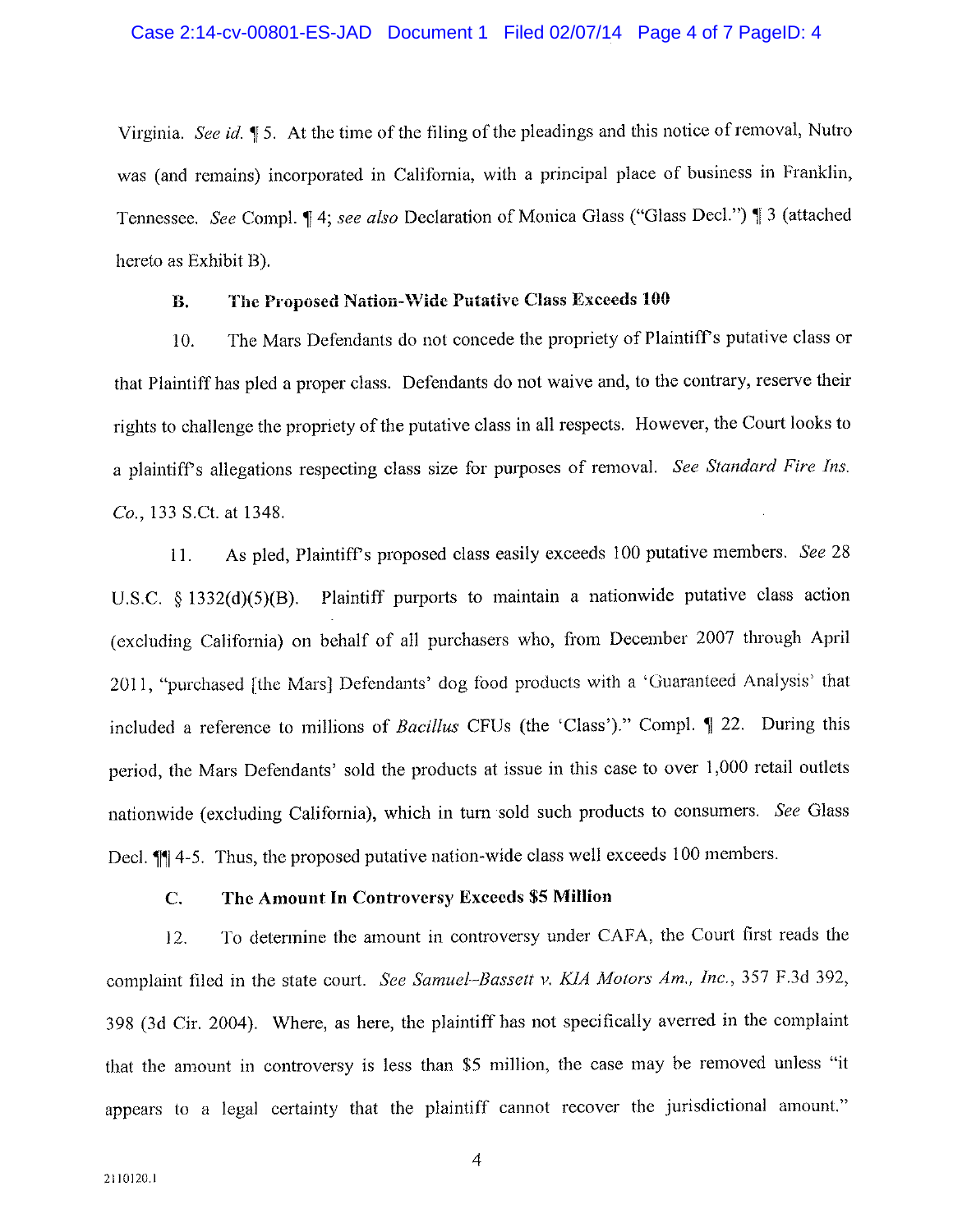#### Case 2:14-cv-00801-ES-JAD Document 1 Filed 02/07/14 Page 5 of 7 PageID: 5

Frederico v. Home Depot, 507 F.3d 188, 196-97 (3d Cir. 2007). Here, although Defendants deny that Plaintiff or the putative class is entitled to any relief, it does not appear "to a legal certainty" that the amount in controversy falls below \$5 million.

"To 'determine whether the matter in controversy' exceeds [\$5 million], 'the 13. claims of the individual class members shall be aggregated." Standard Fire Ins. Co., 133 S.Ct. at 1348 (quoting 28 U.S.C. § 1332(d)(6)). "And those 'class members' include 'persons (named or unnamed) who fall within the definition of the *proposed* or certified class." Id. (quoting 28 U.S.C. § 1332(d)(1)(D) (emphasis in original)). As applied here, the Court must aggregate the value of the claim of each person who falls within the definition of the proposed class and determine whether the resulting sum exceeds \$5 million. It does here for several reasons.

First, for each putative class member, Plaintiff seeks "an amount equal to the 14. purchase price they paid plus applicable sales tax" over a six-year period. Compl. ¶ 19; see also id. ¶ 41 ("Plaintiff and Class Members seek the full return of their purchase monies, plus the return of applicable sales taxes paid by Class Members."). During the relevant time period, the Mars Defendants sold the dog food products at issue to over 1,000 retail outlets nationwide (excluding California) for re-sale to consumers. See Glass Decl. 11 4-5. The Mars Defendants' gross wholesale revenues from those sales exceeded \$10 million. See id.

Second, Plaintiff seeks attorney's fees, which the Court must consider when 15. determining the amount in controversy. See Frederico, 507 F.3d at 199; Compl. [ 54 ("Plaintiff seeks the recovery of attorneys' fees, filing fees, and costs pursuant to N.J. Stat § 56:8-19"). As recognized by the Third Circuit, "Attorney's fees can be as much as thirty percent of the judgment." Frederico, 507 F.3d at 199; see also In re Rite Aid Corp. Secs. Litig., 396 F.3d 294, 303 (3d Cir. 2005) (citing a study done by the Federal Judicial Center that found a "median percentage recovery fee range of 27-30%" for "all class actions resolved or settled over a four-year period").

5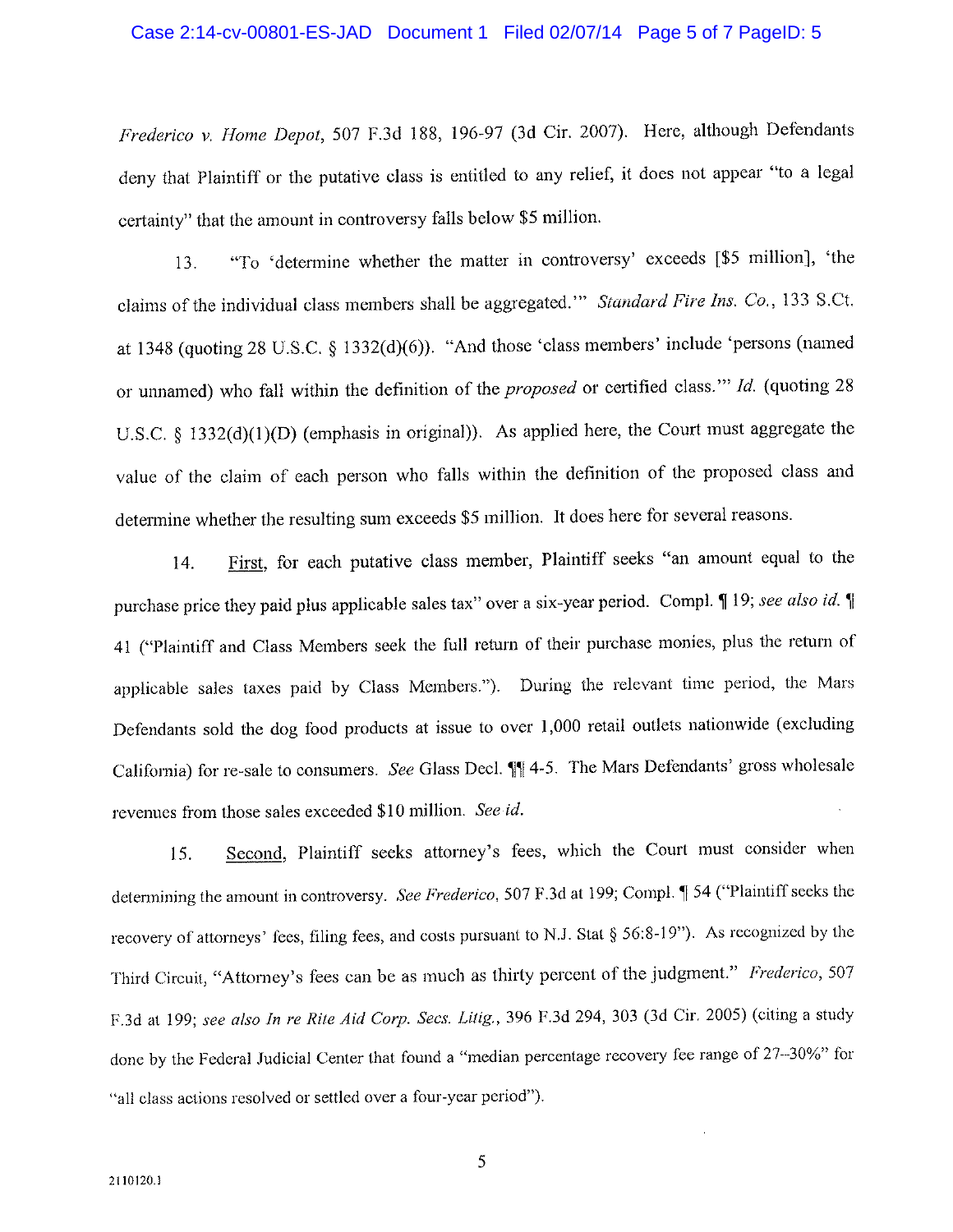#### Case 2:14-cv-00801-ES-JAD Document 1 Filed 02/07/14 Page 6 of 7 PageID: 6

Third, Plaintiff seeks treble and punitive damages, which the Court also must 16. consider when determining the amount in controversy for purposes of CAFA. See Frederico, 507 F.3d at 199; see Compl. [41 (seeking punitive damages); id. at 7 (seeking treble damages). New Jersey law provides for both treble and punitive damages. See, e.g., N.J. Stat. Ann. § 56:18-19 (permitting treble damages); Gennari v. Weichert Co. Realtors, 148 N.J. 582, 610, 691 A.2d 350, 367 (1997) (permitting punitive damages for fraud). Trebling the amount of compensatory damages Plaintiff seeks on behalf of a putative nationwide class would well exceed the \$5 million jurisdictional threshold.

## PAPERS FROM THE REMOVED ACTION

Pursuant to 28 U.S.C. § 1446(a), true and correct copies of all process, pleadings, 17. orders and other papers or exhibits filed in the State court have been filed with the Court. See Exhibit ("Ex.") A.

## NOTICE TO ADVERSE PARTY AND STATE COURT

Pursuant to 28 U.S.C. § 1446(d), the Mars Defendants are serving written notice 18. of the removal of this case on Plaintiff's counsel:

Ronald A. Giller, Esq. Jeffrey Y. Spiegel, Esq. **GORDON & REES LLP** 18 Columbia Turnpike, Suite 220 Florham Park, N.J. 07392

Pursuant to 28 U.S.C. § 1446(d), the Mars Defendants will promptly file a Notice 19. of Filing Removal with the Clerk of the Superior Court of New Jersey Law Division: Essex County. A true and correct copy of this Notice is attached hereto as Exhibit C.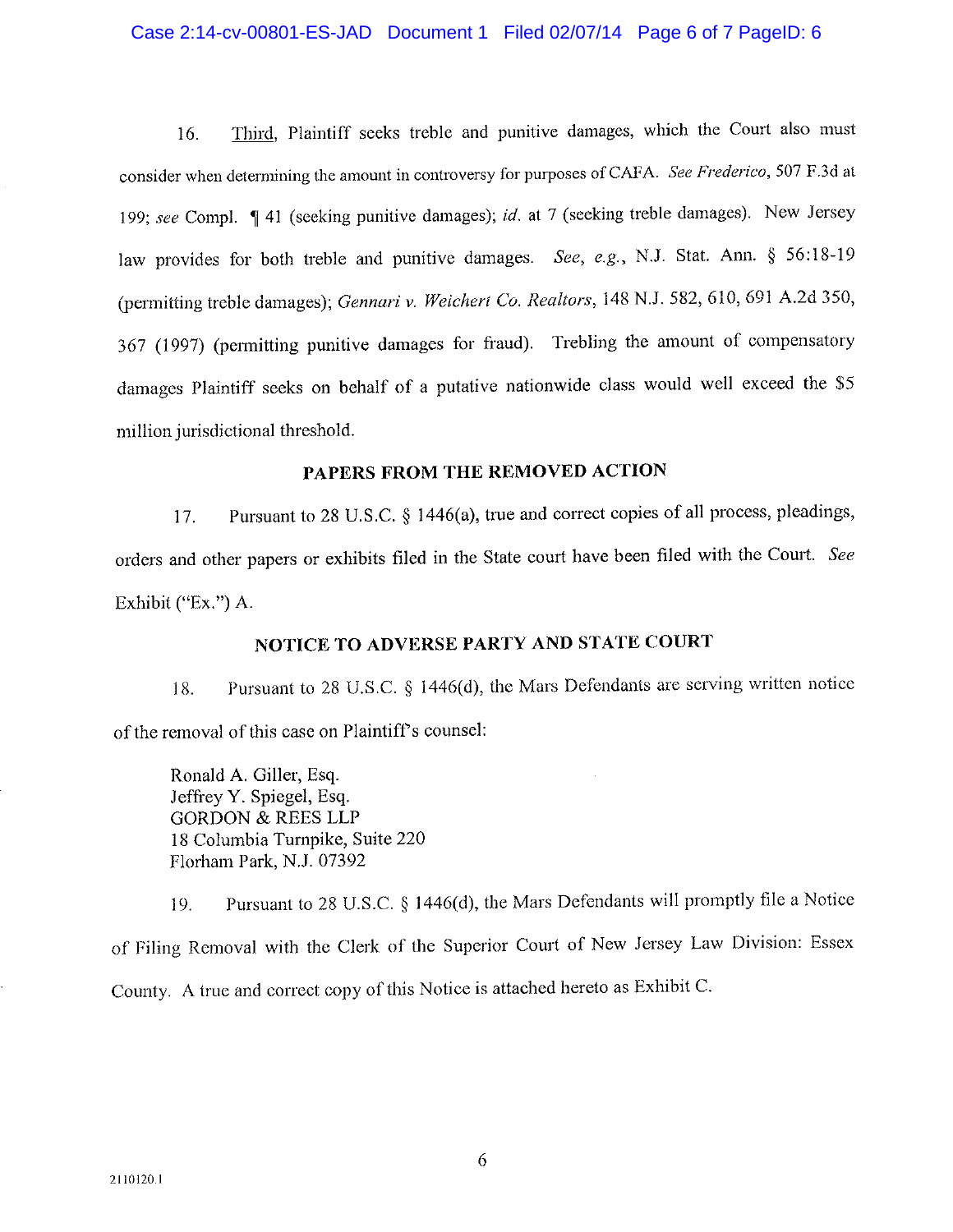#### **CONCLUSION**

The Mars Defendants hereby remove the above-captioned action from the 20. Superior Court of New Jersey Law Division: Essex County, and requests that further proceedings be conducted in this Court as provided by law.

Dated: February 7, 2014

### **BROWN & CONNERY LLP**

By: s/Stephen J. DeFeo

Stephen J. DeFeo 360 Haddon Avenue PO Box 539 Westmont, NJ 08108 (856) 854-8900  $(856) 858-4967$  (fax) sdefeo@brownconnery.com

## WILLIAMS & CONNOLLY LLP

David A. Forkner (Pro Hac Vice Pending) Brian C. Rabbitt (Pro Hac Vice Pending) 725 12 Street N.W. Washington, D.C. 20005  $(202)$  434-5000  $(202)$  434-5029 (fax) brabbitt@wc.com  $d$ forkner@wc.com

Attorneys for The Nutro Company and Mars, Inc.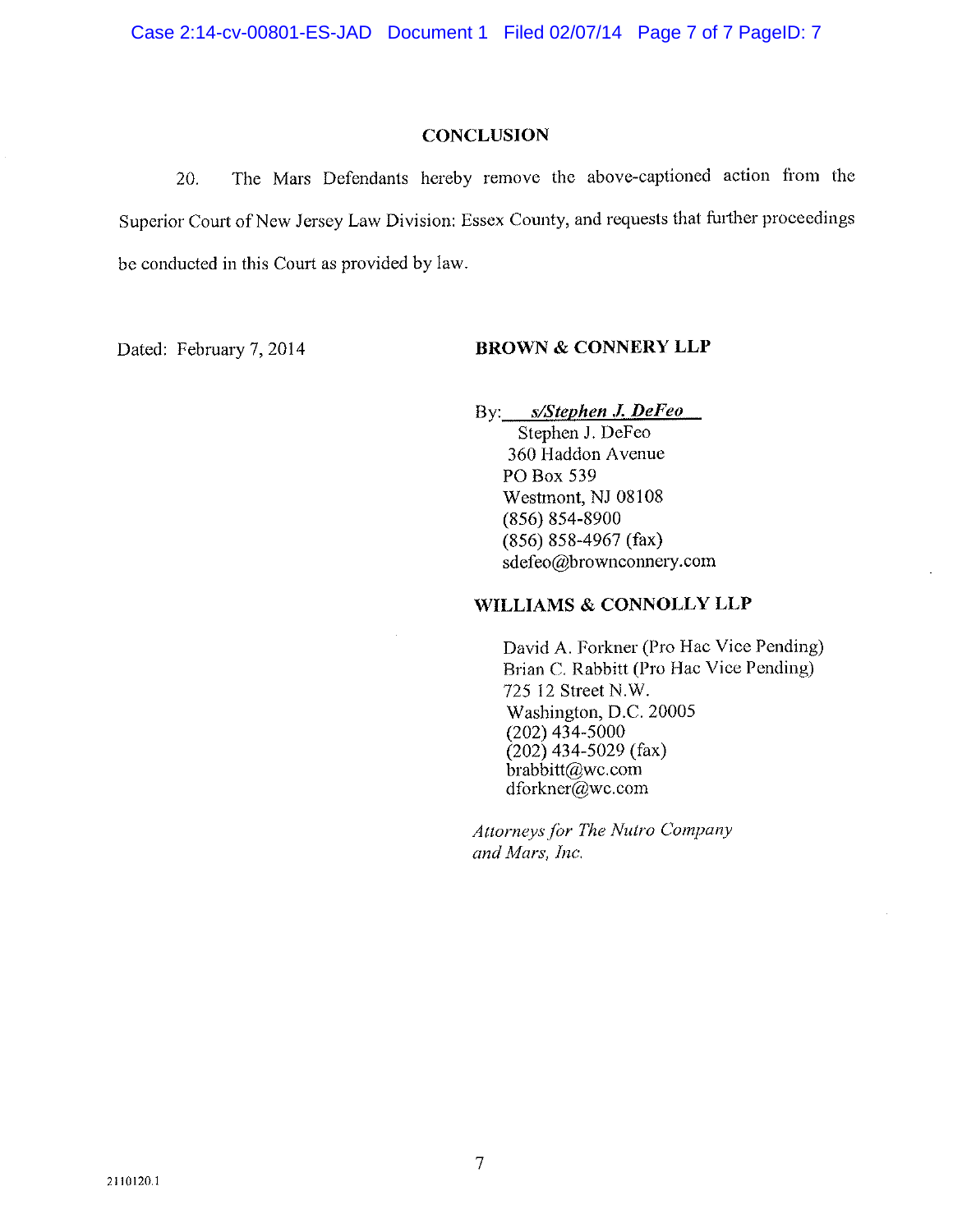Case 2:14-cv-00801-ES-JAD Document 1-1 Filed 02/07/14 Page 1 of 25 PageID: 8

# **EXHIBIT A**

k)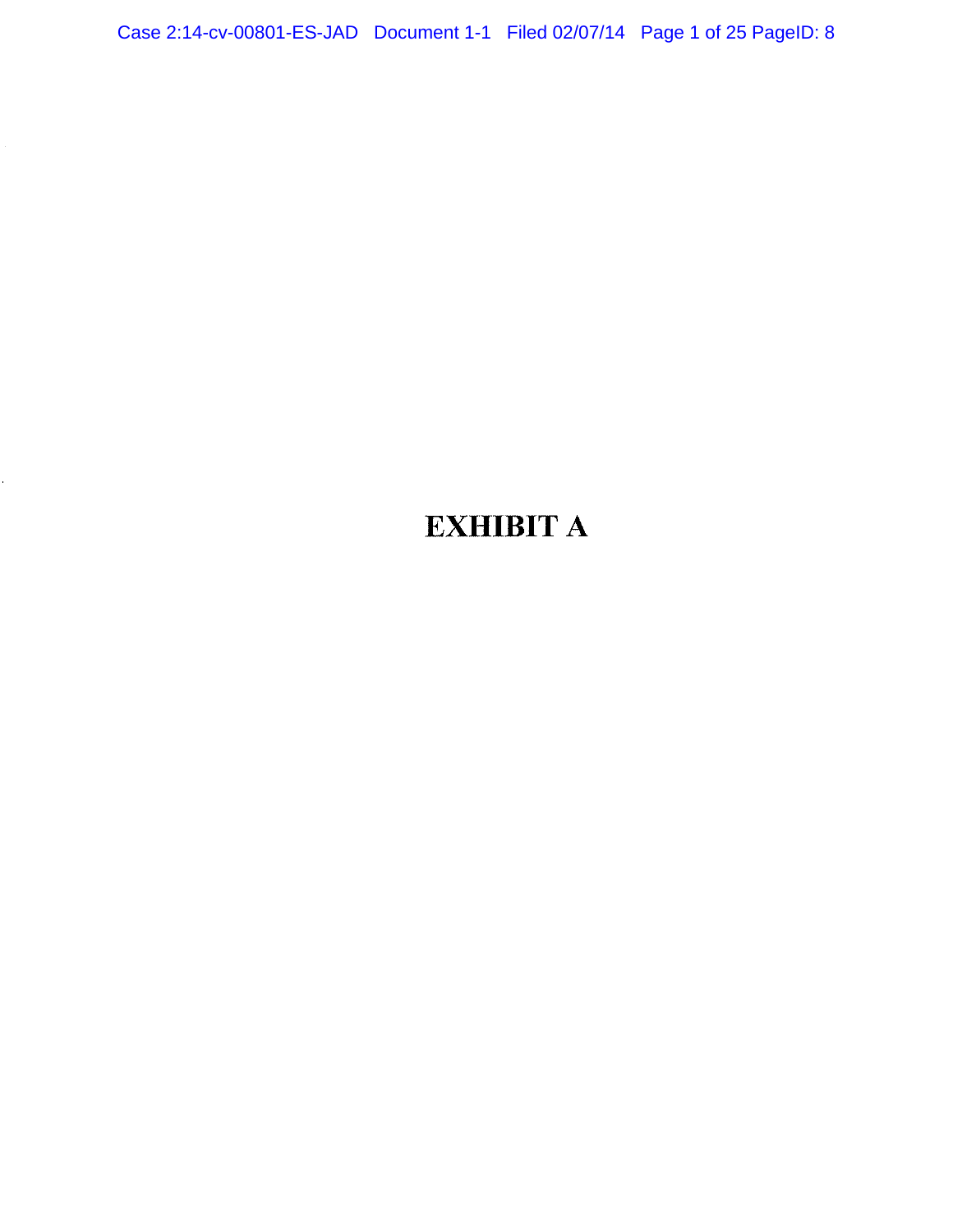Case 2:14-cv-00801-ES-JAD Document 1-1 Filed 02/07/14 Page 2 of 25 PageID:  $9\sqrt{164}$ 

**GORDON & REES LLP** 18 Columbia Turnpike, Suite 220 Florham Park, NJ 07932 Telephone: (973) 549-2500 Facsimile: (973) 377-1911. e-mail: rgiller@gordonrees.com  $\frac{1}{2}$  ispiegel  $\widehat{a}$  gordonrees.com

Attorneys for Plaintiff and Putative Class Member: DAMIAN MONTELEONE an individual and on behalf of all others similarly situated

DAMIAN MONTELEONE, an individual and on behalf of all others similarly situated,

 $\bar{\nabla}_i$ 

Plaintiff.

THE NUTRO COMPANY, a Delaware corporation; MARS, INCORPORATED. a Delaware corporation; and DOES 1 through 100 inclusive.

Defendants.

|                                                                   | the contact complete a result in complete complete the real<br><b>FILLESS SAN DRAW</b><br>REGINAL PRODUCTION |
|-------------------------------------------------------------------|--------------------------------------------------------------------------------------------------------------|
| SUPERIOR COURT OF NEW JERSEY<br><b>LAW DIVISION: ESSEX COUNTY</b> |                                                                                                              |
|                                                                   | DOCKET NO.: ESX-1-9885-13                                                                                    |
| <b>CLASS ACTION</b><br>OMPLAINT                                   |                                                                                                              |

**INE 26 2017** 

DEMAND FOR JURY TRIAL

COMES NOW, plaintiff DAMIAN MONTELEONE ("Plaintiff"), as an individual and

on behalf of the general public and all others similarly situated, by her undersigned attorneys, alleges as follows:

#### NATURE OF THE CASE

 $1.$ This is a class action case brought on behalf of all purchasers of dog food products manufactured, distributed, marketed, and/or sold by defendants THE NUTRO COMPANY ("Nutro") and/or MARS, INCORPORATED ("Mars") nationwide, except California. Through an unlawful, deceptive and unfair course of conduct, Nutro, Mars, and DOES 1 through 100 (collectively "Defendants"), manufactured, marketed, and/or sold a variety of dog food products to the United States general public during the relevant six year statutory time period with a "Guaranteed Analysis" pertaining to health-promoting, Bacillus in Nutro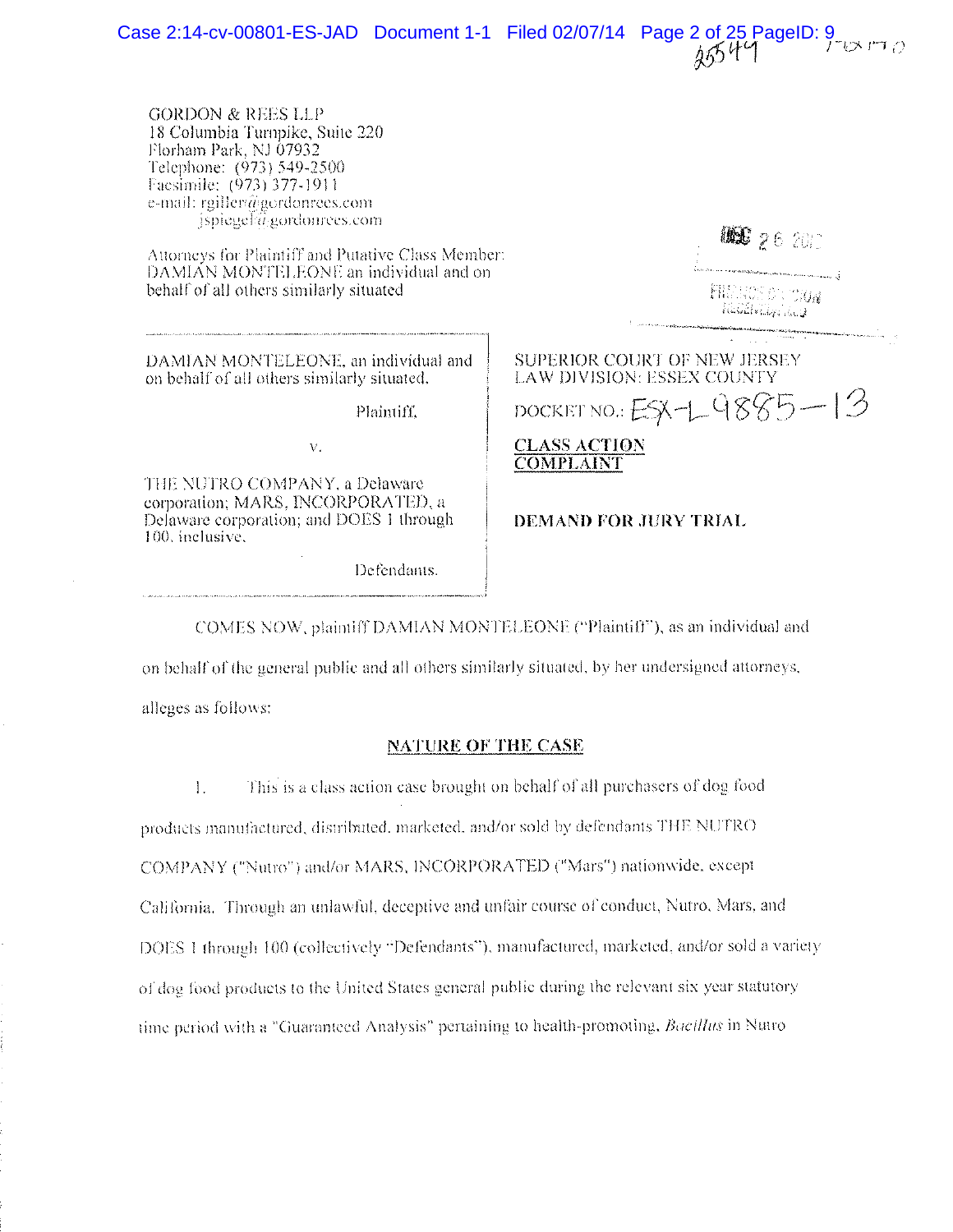brand dog food kibble and Nutro brand dog food biscuits that are marketed as a live source of microbials. (Hereinafter, Nutro brand dog food kibble and Nutro brand dog food biscuits may also be referred to as "dog food products".) Generally speaking, the *Bacillus* genus is a group of "bealthy" spore forming bacteria (such as *Bacillus licheniformis* and *Bacillus subtilis* - both of which are advertised as being present in Defendants' dog food products). The "Guaranteed Analysis" is and/or was prominently printed on the product packaging during the relevant statutory time period.

 $2.$ The representation that Defendants' dog food products are or were a source of live microbial spores during the relevant statutory time period is and/or was false, deceptive and misleading pursuant to New Jersey law.<sup>1</sup>

#### **PARTIES**

 $\overline{3}$ . Plaintiff is an individual and consumer residing in Glen Ridge, New Jersey.

Defendant THE NUTRO COMPANY ("Nutro") is a corporation that is organized 4. and exists under the laws of the State of California. Nutro may be served with process in this matter by serving its California registered agent for service of process, CT Corporation, 818 W 7th Street, Los Angeles, CA 90017. Nutro is a leading manufacturer of dog food products, including but not limited to the Nutro brand dog biscuits and Nutro brand dog food kibble purchased by Plaintiff on multiple occasions, including but not limited to from December 2007 until April 2011 in or around Glen Ridge, New Jersey.

 $\mathcal{L}_{\mathcal{L}}$ Defendant MARS, INCORPORATED ("Mars") is a worldwide manufacturer of confectionary, pet food and other food products with nearly \$33 billion in annual sales. Marsis ranked as the 5th largest privately-held company in the United States by Forbes. Mars is

Plaintiff intends to seek nationwide class wide relief (excluding California) on behalf of purchasers of any of Defendants' dog food product that included false representations regarding live microbials – not just the specific brands of Defendants' dog food products purchased by Plaintiff.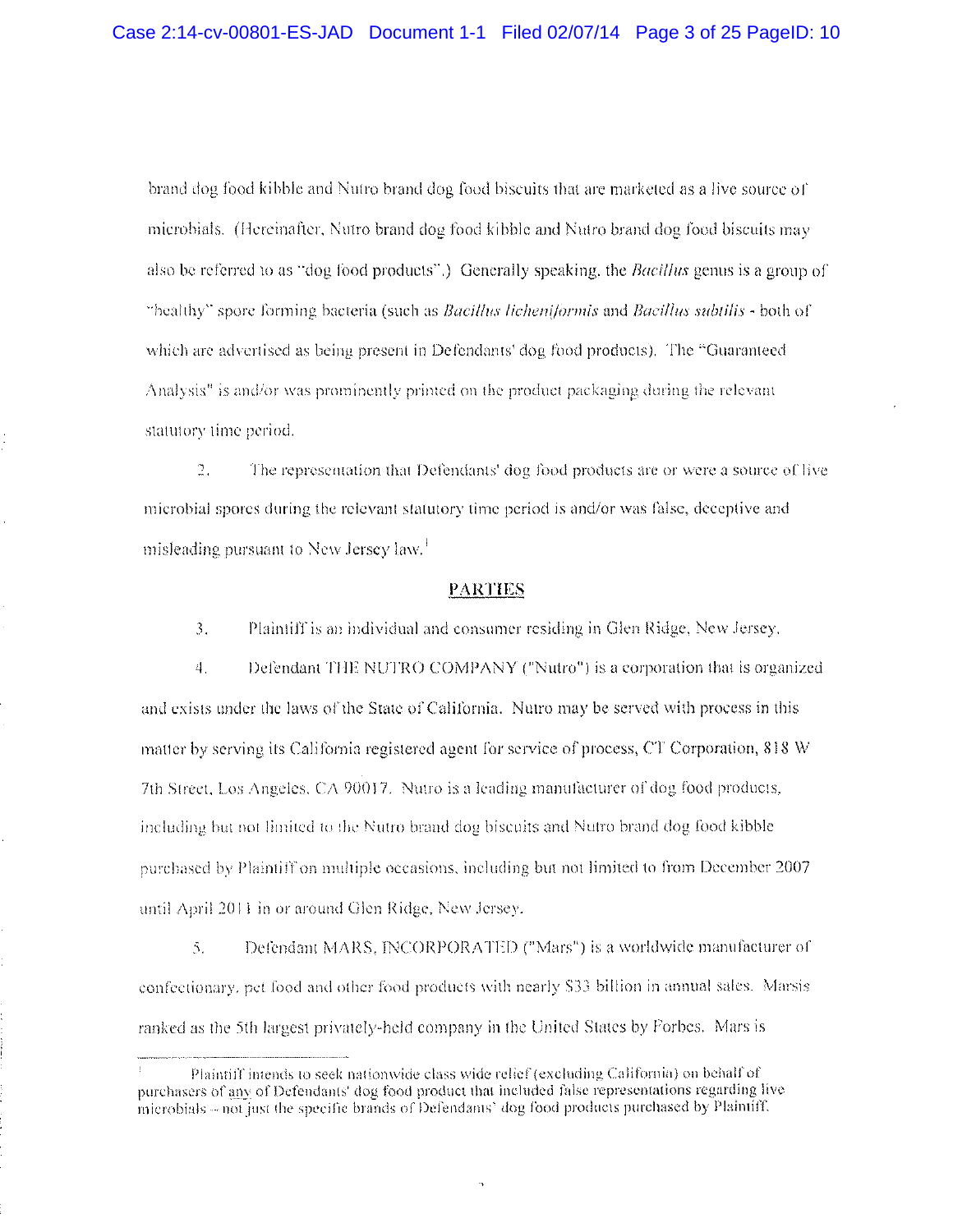headquartered in McLean, Virginia. Mars operates in six business segments in the United States: (a) Chocolate (Hackettstown, New Jersey). Petcare (Franklin, Tennessee), Wm. Wrigley Jr. Company (Chicago, Illinois), Food (Los Angeles, California), Drinks (West Chester, Pennsylvania), and Symbioscience (Rockville, Maryland).

Plaintiff is ignorant of the true names and capacities of the defendants sued herein 6. as DOES 1-100, inclusive; therefore, Plaintiff sues these defendants by such fictitious names. Plaintiff is informed and believes that each of the fictitious named defendants are legally responsible in some manner for the occurrences herein alleged, assisted in and about the wrongs complained herein by providing financial support, advice, resources or other assistance. Plaintiff will amend the complaint to allege their true names and capacities when ascertained.

 $7.$ Plaintiff is informed and believes that all Defendants were agents, servants and employees of their co-defendants, and in doing the things hereinafter mentioned, were acting within the scope of their authority as such agents, scryants and employees with the permission and consent of their co-defendants.

8. At all relevant times, all Defendants constituted a "person" as defined in the Consumer Fraud Act, N.J.S.A. 56:8-1(d).

#### **JURISDICTION AND VENUE**

This Court has jurisdiction in this matter because Defendants routinely transact  $9<sub>1</sub>$ business in Essex County.

Venue in this Court is proper because Defendants do business and Plaintiff's 10. transaction took place in Essex County.

## GENERAL ALLEGATIONS COMMON TO ALL CAUSES OF ACTION

Plaintiff incorporates herein each and every allegation contained in paragraphs 1  $11.$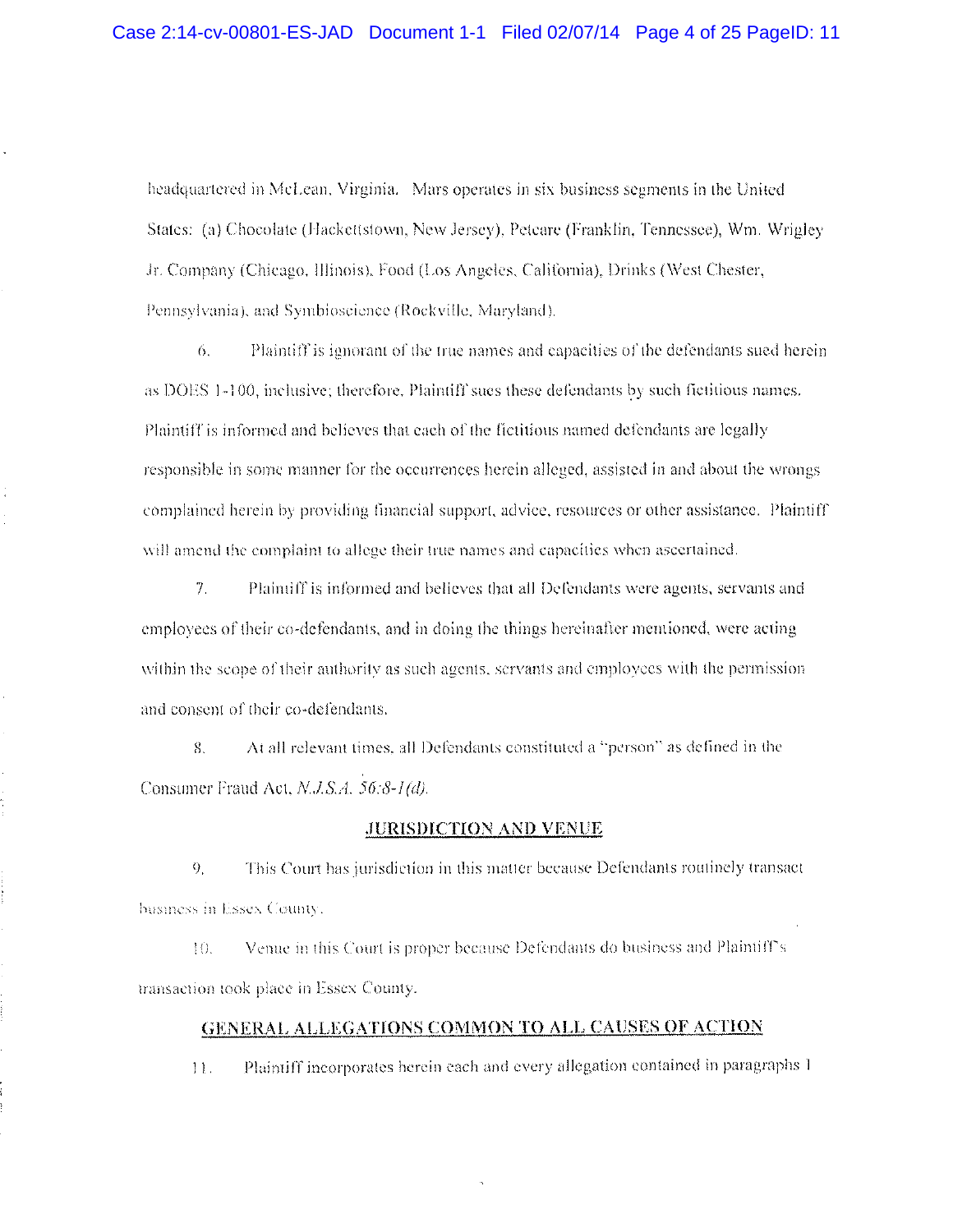through 10, inclusive, as though fully set forth herein.

 $\hat{\mathcal{A}}$ 

 $\bar{\ell}$ 

÷,

Ì.

Ĭ.

 $\frac{1}{4}$ 

 $\ddot{\phantom{a}}$ 

Defendants manufactured, marketed, and/or sold dog food products that have  $12.$ printed on the product packaging a "Guaranteed Analysis" pertaining to *Bacillus* species (i.e., colony forming units).

On information and belief, during the relevant six-year statutory time period,  $13.$ Defendants' dog food products were incapable of forming live *Bacillus* species once ingested.

On further information and belief, at some point during the statutory time period,  $14.$ Defendants attempted to change its formula so that live Bacillus species could form once ingested; however, such re-formulation does not come near the levels represented by Defendants in the "Guaranteed Analysis." Defendants possess superior knowledge of the true facts which were not disclosed, thereby tolling the running of any applicable statute of limitations.

Consumers are particularly vulnerable to these deceptive and fraudulent practices.  $15.$ Consumers rely upon information, such as the "Guaranteed Analysis" on the dog food products purchased by Plaintiff and other members of the nationwide class of consumers (excluding California). In fact, such reliance is undoubtedly justified and a material factor in many individuals' purchasing decisions.

New Jersey laws are designed to protect consumers from this type of false  $16.$ representation and predatory conduct.

Further, the New Jersey Administrative Code § 13:45A-9.2, entitled "General  $17.$ Advertising Practices," provides, in pertinent part, that the failure of an advertiser to substantiate through documents, records or other written proof any claim made regarding the safety, performance, efficiency, quality or price of advertised merchandise, shall constitute a per se violation of the New Jersey Consumer Fraud Act [N.J.S.A. 56;8-1 et seq.]. Defendants have no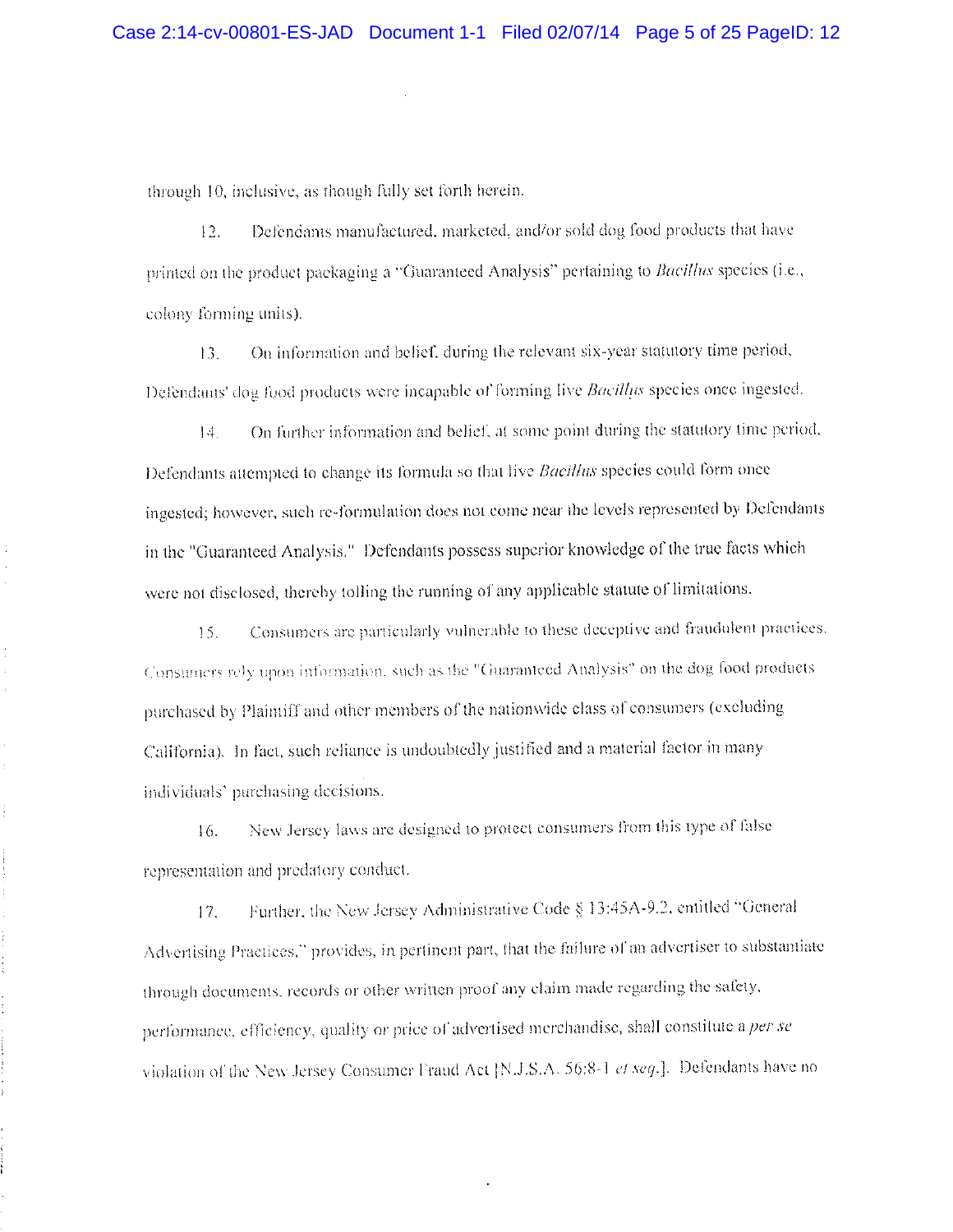such written substantiations of their claims.

ł,

#### THE PLAINTIFF TRANSACTION

18. At all times during the relevant time period, Plaintiff, and all other consumers similarly situated ("Class Members"), purchased improperly labeled Nutro brand dog food kibble and Nutro brand dog food biscuits at various times during the statutory time period beginning in December 2007 and continuing until the time when Nutro apparently corrected the improper labeling in or around April 2011.

19. Plaintiff and Class Members suffered an actual and ascertainable loss in that they parted with their purchase monies (plus sales tax) for a falsely labeled product. As such, Plaintiff and Class Members suffered actual damages in an amount equal to the purchase price they paid plus applicable sales tax.

20. In making the purchase, Plaintiff saw, read, and relied upon the false "Guaranteed" Analysis" related to *Bacillus* species contained in the Nutro dog food products. Plaintiff was offended and felt cheated (post-purchase) to learn that the "Guaranteed Analysis" related to Bacillus species contained in the Nutro dog food products was a false representation and, as such, seeks restitution and/or the return of the purchase price he paid for the various Nutro brand dog food products that he purchased during the relevant statutory time period, but he also prays for similar relief for all other Class Members nationwide.

The putative Class in this case is not intended to apply to California consumers. 21.

#### **CLASS ALLEGATIONS**

 $22.$ Plaintiff brings this action on behalf of himself as an individual and on behalf of all other persons similarly situated in the United States (except California) who purchased Defendants' dog food products with a "Guaranteed Analysis" that included a reference to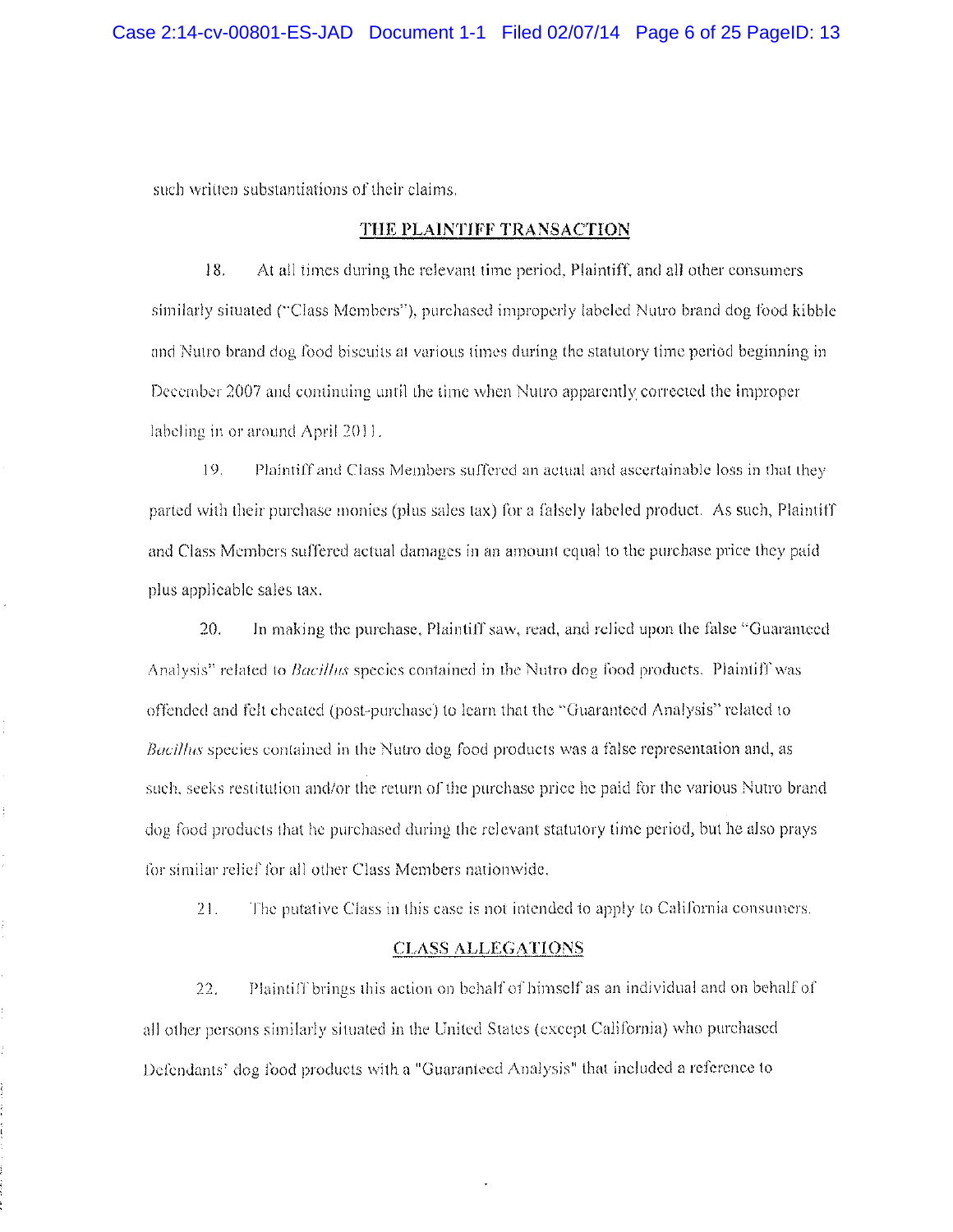millions of *Bacillus* CFUs (the "Class").

 $\hat{\mathbf{v}}$ 

ŧ,

 $23.$ The Class also does not include any persons who previously filed suit against Defendants for similar violations of New Jersey law.

24. The members of the Class are so numerous that joinder of all members is impracticable. The disposition of their claims in a class action will provide substantial benefits to the parties and the Court. On information and belief, the exact number and identities of the members of the Class are ascertainable from the records in Defendants' possession and/or Defendants' retail customers.

 $25.$ There is a well-defined community of interest in the questions of law and fact involved in this case.

 $26.$ All causes of action herein have been brought and may properly be maintained as a class action pursuant to the provisions of Rule 4:32-1(a) because there is a well-defined community of interest in the litigation and the proposed class is easily ascertainable:

Numerosity: On information and belief, the Class is so numerous that the  $a.$ individual joinder of all members would be impracticable.

 $\mathbf{b}$ . Common Questions Predominate: Common questions of law and fact exist as to all members of the Class, and those questions clearly predominate over any questions that might affect members individually. These common questions of law and fact include, for example, whether Defendants' misrepresentations relating to the amount of CFUs in the "Guaranteed Analysis" constitute an unfair, unlawful, or fraudulent business practice pursuant to N.J.S.A. 56:8-1 et seq. of the New Jersey Consumer Fraud Act.

 $\mathcal{C}$ . Typicality: On information and belief, Plaintiff's claims are typical of the claims of the members of the Class. Plaintiff and all members of the Class sustained damages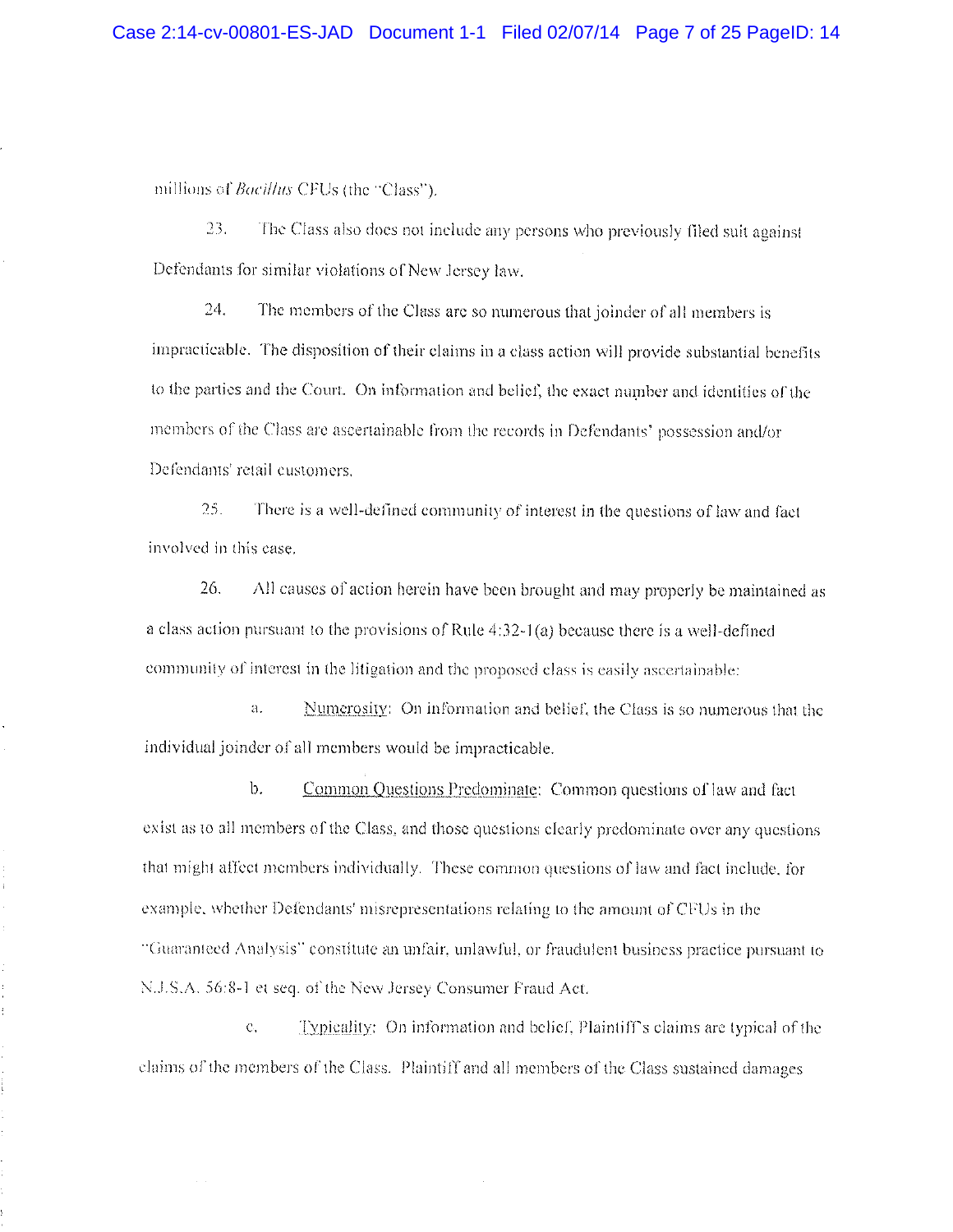arising out of Defendant's common course of conduct complained herein.

 $d_{\perp}$ Adequacy: Plaintiff will fairly and adequately protect the interest of the members of the Class because Plaintiff has no interests which are adverse to the interests of absent class members and because Plaintiff has retained counsel who possesses significant litigation experience regarding alleged violations of consumer statutes.

 $\mathfrak{S}_1$ Superiority: A class action is superior to other available means for the fair and efficient adjudication of this controversy since individual joinder of all members would be impracticable. Class action treatment will permit a large number of similarly situated persons to prosecute their common claims in a single forum simultaneously, efficiently and without the unnecessary duplication of effort and expense that numerous individual actions would engender. Furthermore, since most class members' individual claims for damages are likely to be modest. the expenses and burdens of litigating individual actions would make it difficult or impossible for individual members of the Class to redress the wrongs done to them. An important public interest will be served by addressing the matter as a class action, substantial economies to the litigants and to the judicial system will be realized and the potential for inconsistent or contradictory judgments will be avoided.

#### **FIRST CAUSE OF ACTION**

#### (For Equitable Fraud Against All Defendants)

27. Plaintiff re-alleges and incorporates herein by reference each and every allegation contained in Paragraphs 1 through 26, as though set forth in full.

Ì

 $\frac{1}{2}$ 

28. During the relevant statutory time period. Defendants engaged in acts and conduct whereby they willfully and intentionally manufactured and sold falsely labeled dog food products with a "Guaranteed Analysis" that was known to be false.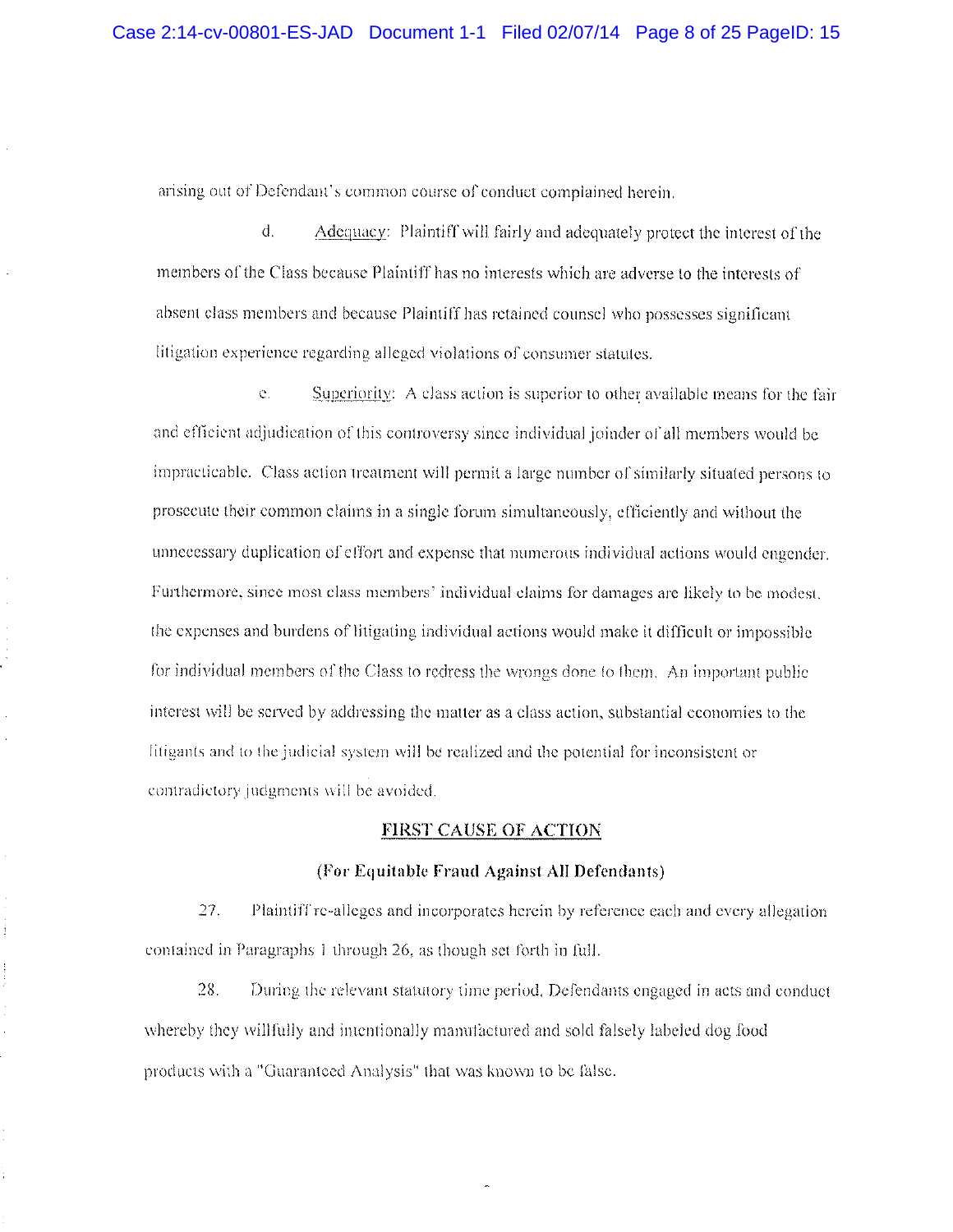29. Plaintiff is informed and believes and thereon alleges, that when Defendants made these material misrepresentations, they knew them to be false and such representations were made with the intention to deceive and defraud Plaintiff and Class Members and to induce them to act in reliance on Defendants' false representations in the manner herein alleged, or with expectation that Plaintiff and Class Members would so act.

30. Plaintiff and Class Members, at the time these representations were made by Defendants and at the time Plaintiff and Class Members took the actions herein alleged, were ignorant of the falsity of Defendants' representations and believed them to be true. In reliance on these representations, Plaintiff and Class Members were induced to purchase the falsely labeled dog food products that they would not have normally bought. Had Plaintiff and Class Members known the actual facts, they would not have taken such action and would not have purchased Defendants' offending dog food products.

As a proximate result of the fraudulent conduct of Defendants as herein alleged.  $31.$ Plaintiff and Class Members were subjected to a material and false representation that turned out after the fact to be false.

Plaintiff and Class Members are entitled to rescind the fraudulently induced 32. purchase transactions as it relates to Plaintiff and each and every individual Class Member. Plaintiff and Class Members will return offending products in their possession (if any such products exist) to Defendants to the extent practical and as required by New Jersey law in this regard.

33. Defendants' aforementioned conduct was despicable, malicious, oppressive, fraudulent, and engaged in with a wilful and conscious disregard of Plaintiff's and Class Members' rights and with the intention, on the part of Defendants, of thereby depriving Plaintiff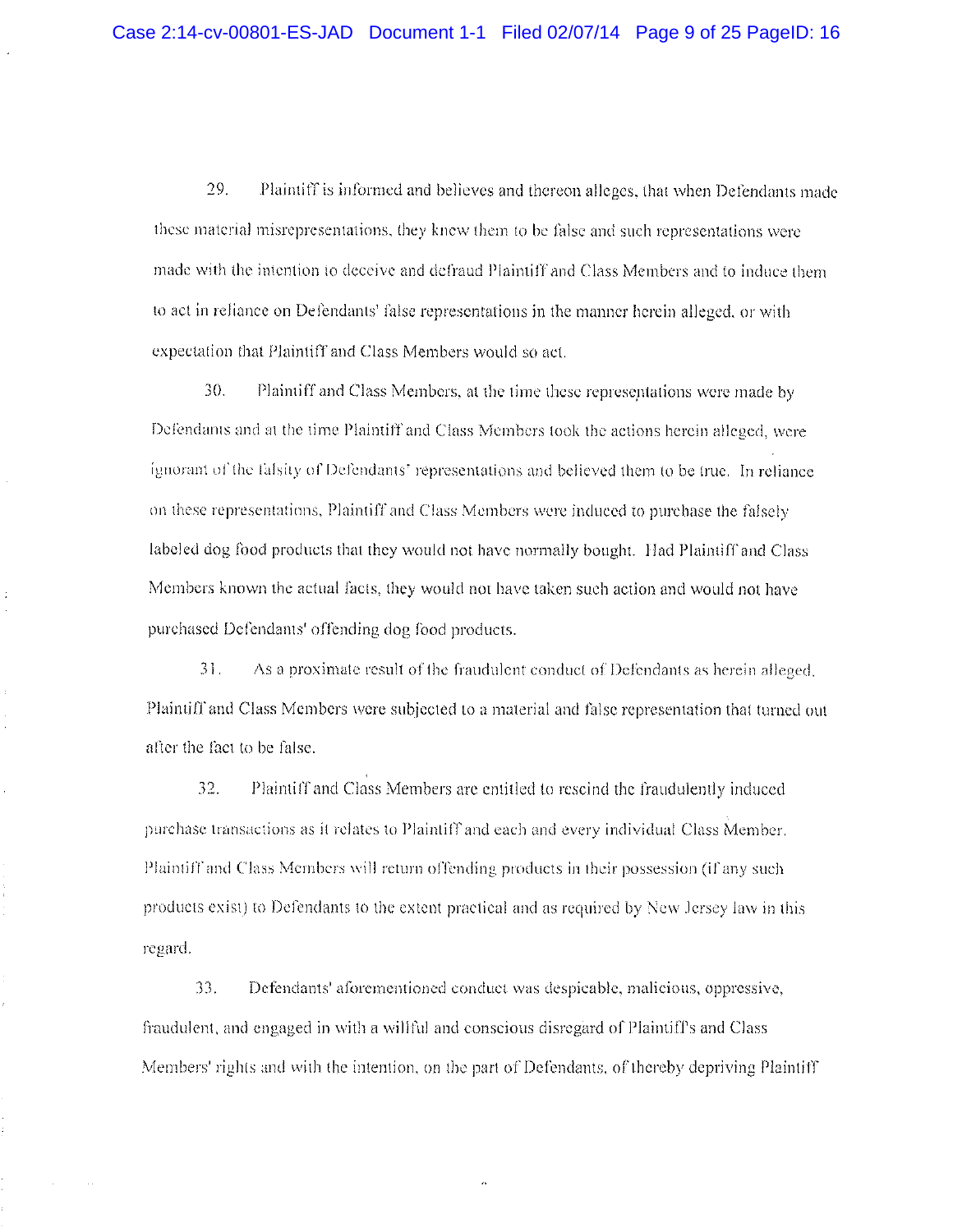and Class Members of their money (thereby eausing an economic harm to Plaintiff and Class Members). Defendants' outrageous conduct, described herein, subjected Plaintiff and Class Members to unjust hardship in a conscious and willful disregard of their rights. By the conduct alleged herein, Defendants are guilty of fraud, oppression, and malice entitling Plaintiff and Class Members to an award of exemplary and punitive damages in addition to their actual damages in amount to be proven at trial.

#### **SECOND CAUSE OF ACTION**

#### (For Negligent Misrepresentation Against All Defendants)

 $34.$ Plaintiff re-alleges and incorporates herein by reference each and every allegation contained in Paragraphs 1 through 33, as though set forth in full.

35. During the relevant statutory time period, Defendants engaged in acts and conduct whereby they willfully and intentionally manufactured and sold falsely labeled dog food products with a "Guaranteed Analysis" that was false.

36. Plaintiff is informed and believes and thereon alleges, that when Defendants made these representations, they knew or should have known the representations were false and such representations were would likely deceive Plaintiff and Class Members and/or induce them to act in reliance of the false representations.

37. When Defendants made the representations set forth above, they had no reasonable grounds for believing them to be true.

 $\frac{1}{2}$ 

 $38.$ Plaintiff and Class Members, at the time the representations were made by Defendants, and at the time it took the actions herein alleged, were ignorant of the falsity of the representations and believed them to be true. In reliance on these representations, Plaintiff and Class Members were induced to and did pay monies to purchase Defendants' products.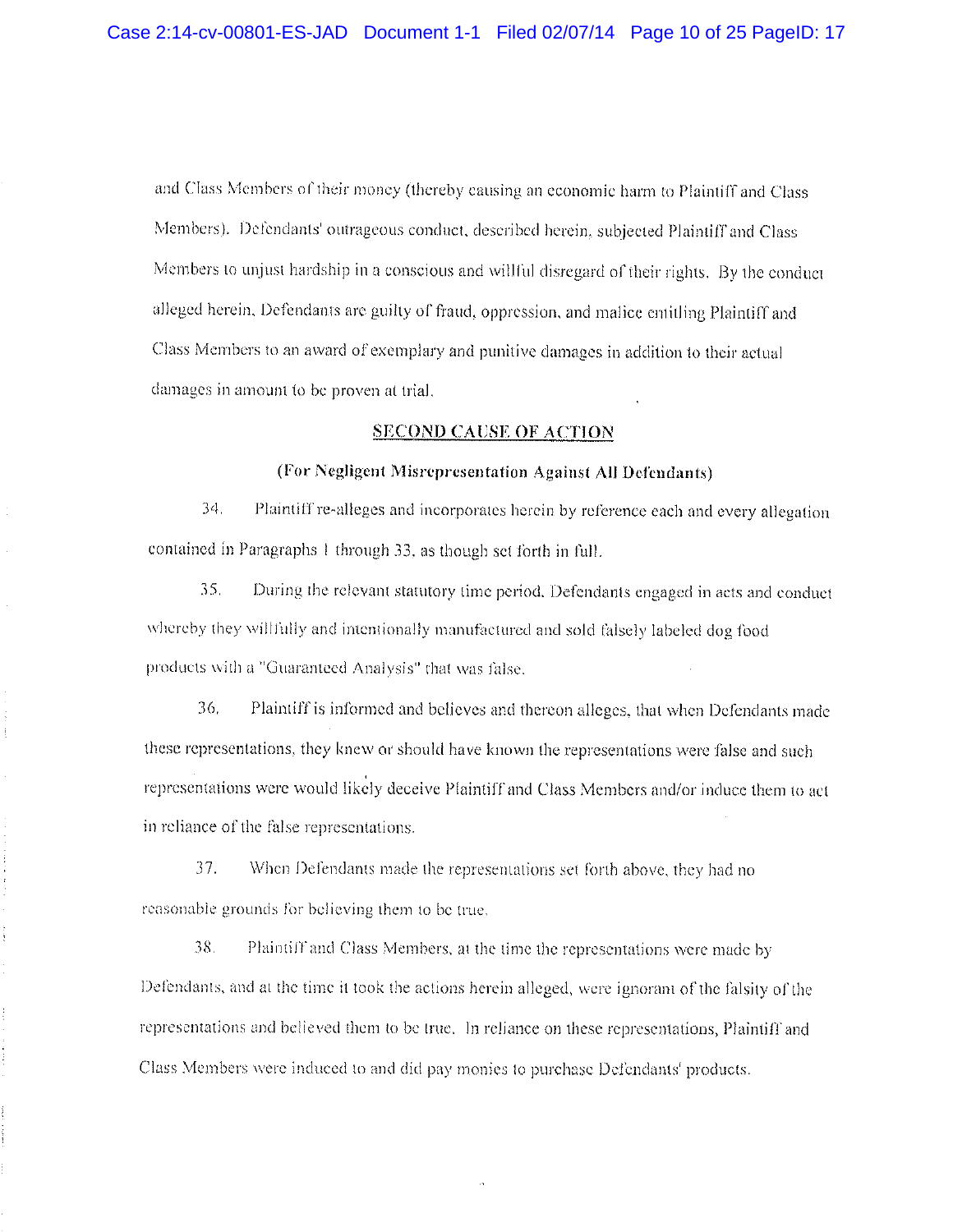39. Had Plaintiff and Class Members known the actual facts, they would not have taken such action.

40. As a proximate result of the fraudulent conduct of Defendants as herein alleged. Plaintiff and Class Members paid monies to Defendants, through Defendants' regular retail sales channels, to which Defendants are not entitled, and have been damaged in an amount to be proven at trial.

41. Plaintiff and Class Members seek the full return of their purchase monies, plus the return of applicable sales taxes paid by Class Members, prejudgment interest, punitive damages (based on the malicious, fraudulent, and oppressive conduct repeatedly detailed throughout this complaint), and reasonable attorneys' fees and costs as will be determined at time of trial.

#### THIRD CAUSE OF ACTION

#### (Violation of New Jersey's Consumer Fraud Act, N.J. Stat. 56:8-1 Et Seq. **Against All Defendants)**

42. Plaintiff re-alleges and incorporates herein by reference all of the allegations contained in Paragaphs1 through 41, inclusive, of this complaint as though fully set forth herein.

43. The New Jersey Consumer Fraud Act prohibits "[t]he act, use or employment by any person of any unconscionable commercial practice, deception, fraud, false pretense, false promise, misrepresentation, or the knowing, concealment, suppression, or omission of any material fact with intent that others rely upon such concealment, suppression or omission, in connection with the sale or advertisement of any merchandise" including any sale or distribution of any services. N.J.S.A. 56:8-2; N.J.S.A. 56:8-1(c), (e).

44. Beginning at or around December, 2007 and continuing up through the time Nutro apparently corrected the improper labeling, in or around April 2011. Defendants committed those acts as described above, by engaging in a pattern of unlawful acts and practices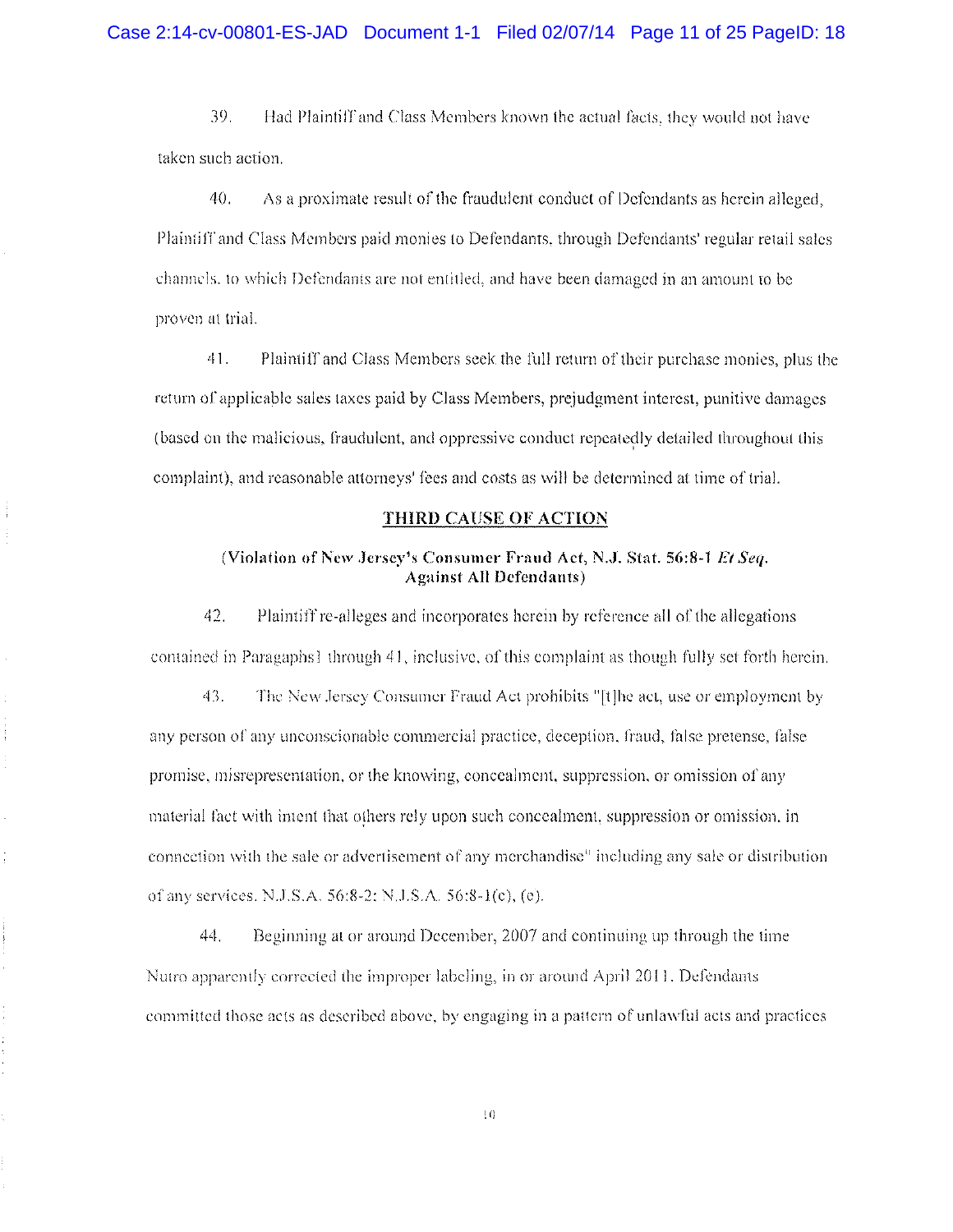as numerated in N.J.S.A. 56:8-1 et seq., by manufacturing, distributing, marketing products with false information pertaining the *Bacillus* CFU, which is in violation of New Jersey laws.

 $45.$ Defendants engaged in a pattern of unfair business practices that violate the wording and intent of the statutes, by engaging in practices that threatens a violation of law, or violates the policy or spirit of laws because its effects are comparable to or the same as a violation by manufacturing, distributing, and marketing products with the false representations referenced herein.

46. Defendants' conduct with respect to the promotion and marketing of their dog food products, including that these products have printed on the product packaging a "Guaranteed Analysis" pertaining to *Bacillus* species (i.e., colony forming units) when on information and belief, during the relevant six-year statutory time period, Defendants' dog food products were incapable of forming live *Bacillus* species once ingested, constitutes unconscionable commercial practices, deceptions, frauds, false promises or misrepresentations of material facts and a knowing concealment, suppression and omission of a material fact with the intent that others rely upon such concealment, suppression or omission.

 $41.$ Defendants' business practices described herein have created an impression that is misleading and deceptive to the ordinary or average consumer.

As a result of Defendant's misrepresentations and omissions described herein, 43. Plaintiff and the Class Members purchased Defendants' dog food products after viewing one or more of the misleading dog food products described above and/or the misleading statements described above on the dog food products labeling, because the misleading dog food product labeling led them to believe that they were capable of forming live *Bacillus* species once ingested, which was false.

 $\bar{1}$  l

 $\frac{1}{2}$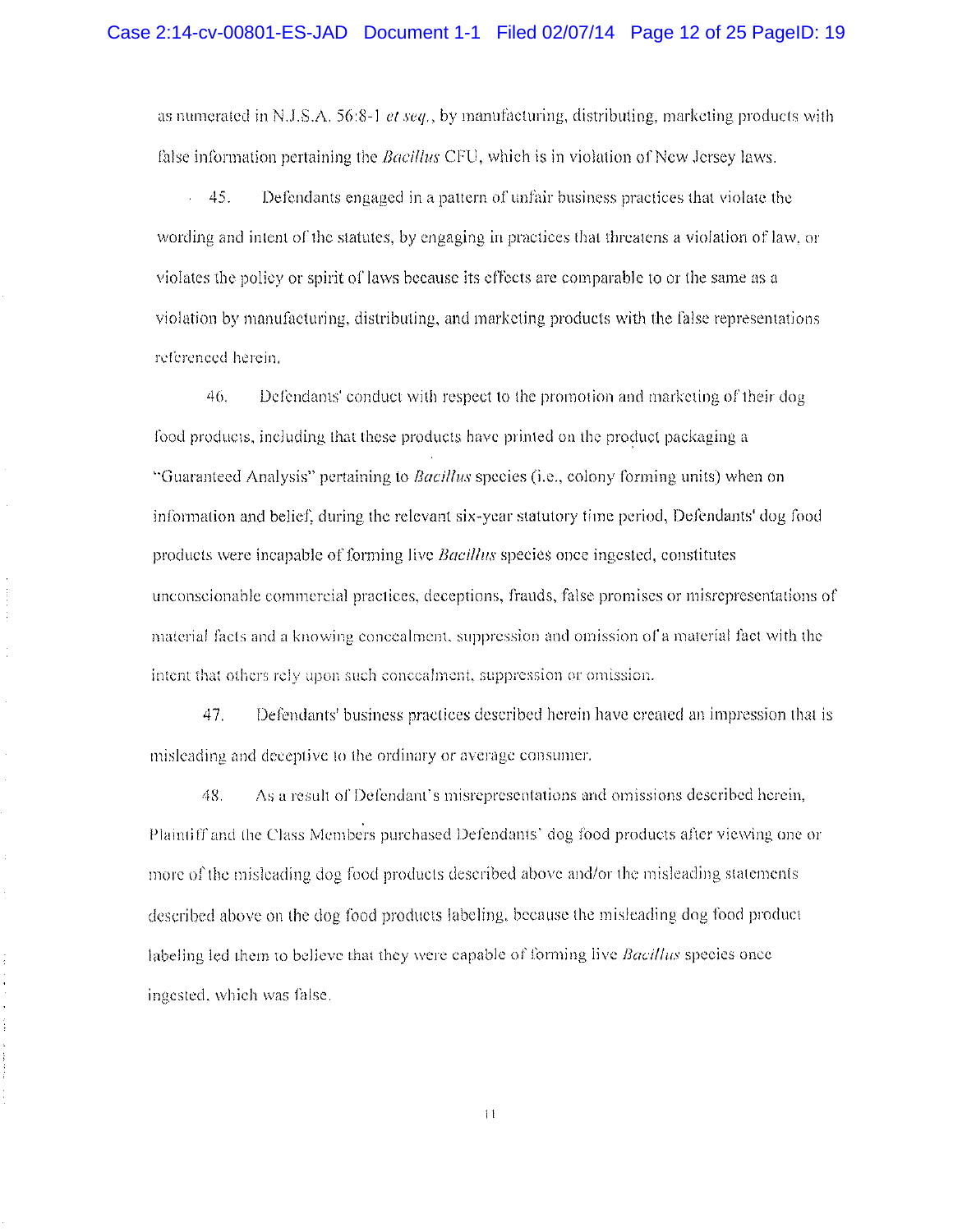49. Defendants engaged in these unlawful, unfair and fraudulent business practices for the primary purpose of collecting unlawful and unauthorized monies from Plaintiff and all others similarly situated: thereby uniustly enriching Defendants.

50. As a result of the repeated violations described herein, Defendants received unearned commercial benefits at the expense of their competitors and the public.

 $51.$ Plaintiff reserves the right to identify additional violations by Defendants as may be established through discovery.

 $52.$ As a direct and legal result of their unlawful, unfair and fraudulent conduct described herein, Defendants have been and will be unjustly enriched by the receipt of ill-gotten gains from customers, including Plaintiff, who unwittingly provided their money to Defendants based on Defendants' fraudulent country of origin designation.

55. Plaintiff and the Class suffered an "injury in fact" because Plaintiff's money was taken by Defendants as a result of Defendants' false representations. Were it not for Defendants' unconscionable practices, Plaintiff and the Class would not have purchased the dog food products as described herein. Accordingly, Plaintiff and the Class suffered an ascertainable loss as a result of being improperly induced to purchase the dog food products during the class period.

54. In prosecuting this action for the enforcement of important rights affecting the public interest. Plaintiff seeks the recovery of attorneys' fees, filing fees, and costs pursuant to N.J. Stat § 56:8-19.

WHEREFORE, Plaintiff prays for relief and judgment against Defendants, as follows:

#### **PRAYER**

 $\mathbf{I}$ . Damages according to proof;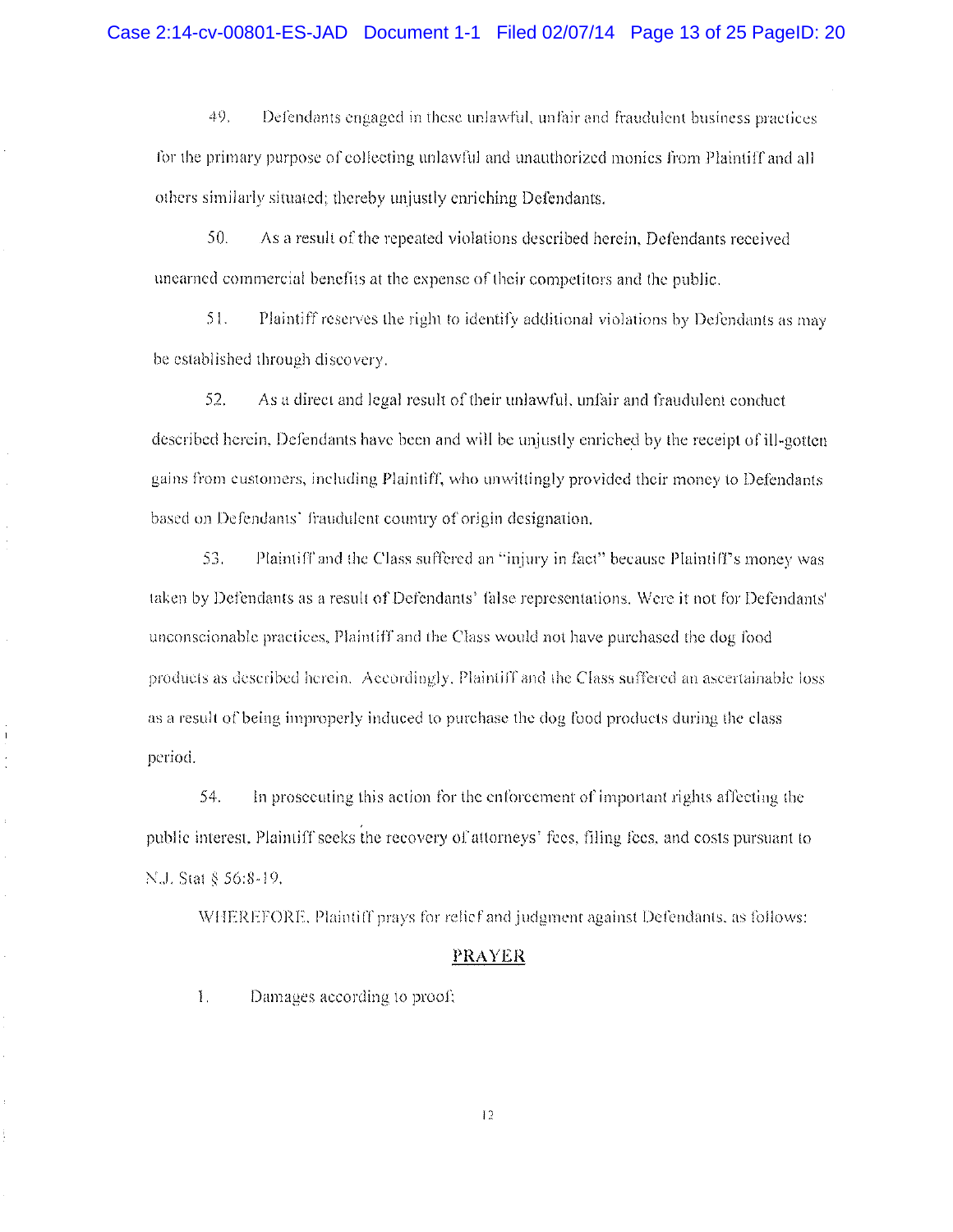$2.$ For a judgment declaring this action to be a proper class action;

3. An order rescinding the purchase transaction of all Class Members and returning the full value of the product purchased to each and every Class Member, including any applicable sales tax:

4. Declaring that Defendants violated the provisions of the New Jersey Consumer Fraud Act, N.J. Stat § 56:8-1 et sea.

5. Requiring Defendants to provide restitution to compensate, and to restore all persons in interest, including all Class Members, with all monies acquired by means of Defendants' unfair competition:

6. Punitive and exemplary damages to the extent permitted by New Jersey law under the First and Second Causes of Action:

7. In addition to any other appropriate legal or equitable relief awarded, threefold the damages sustained by any person in interest, including Plaintiff and all Class Members, pursuant to the New Jersey Consumer Fraud Act, N.J. Stat § 56:8-19:

8. Plaintiff's reasonable attorneys' fees and costs as it relates to all causes of action pursuant to, N.J. Stat § 56:8-19;

9. For prejudgment interest as allowed by law; and

 $10.$ For such other and further relief as this Court finds just, equitable and proper, including, but not limited to, the remedy of disgorgement.

Dated: December 24, 2013

**GORDON & REES LLP Attorneys for Plaintiff** 

 $\rm{By}$ 'A. Giller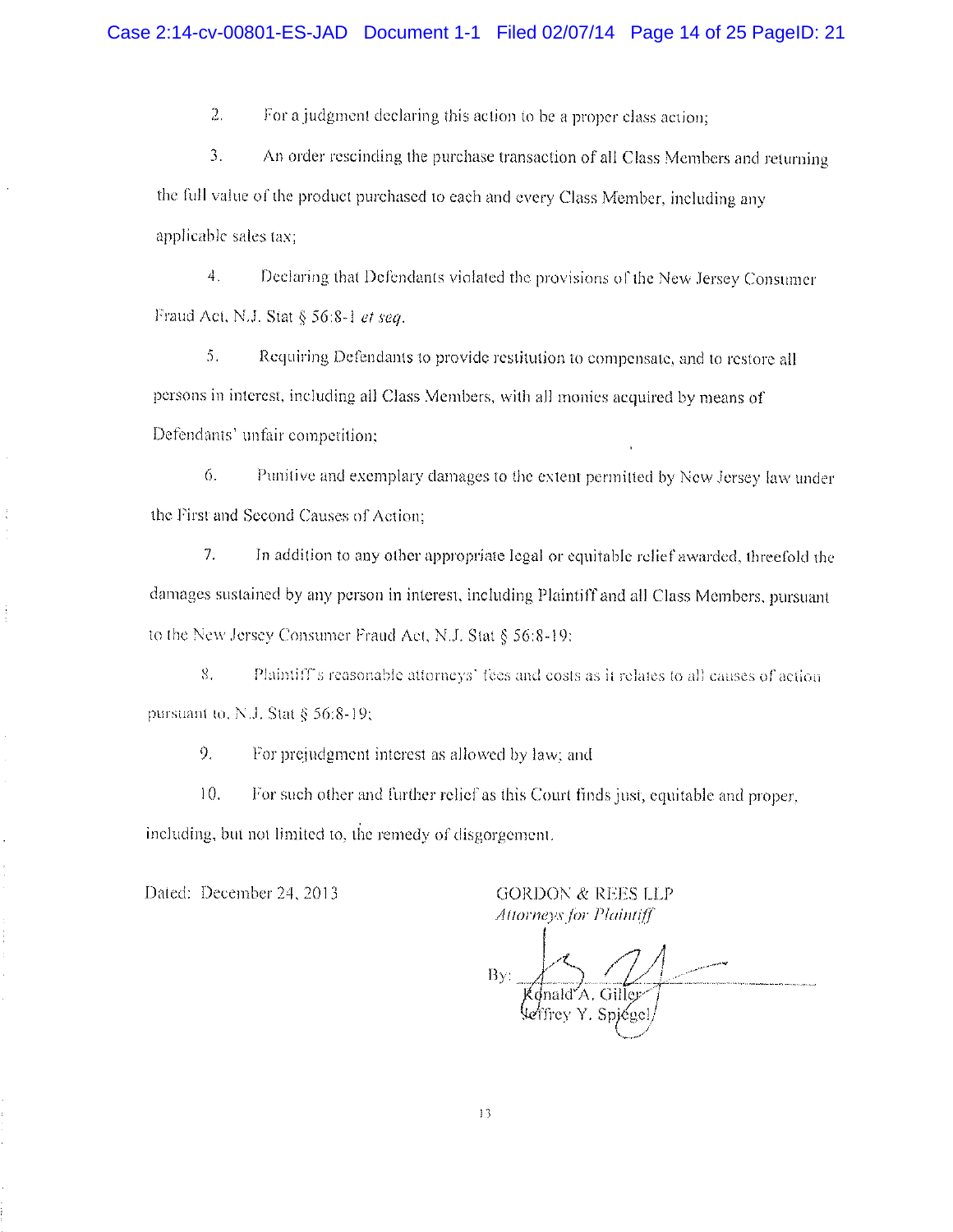Case 2:14-cv-00801-ES-JAD Document 1-1 Filed 02/07/14 Page 15 of 25 PageID: 22

### **JURY DEMAND**

Demand is hereby made for trail by jury as to all issues.

#### DESIGNATION OF TRIAL COUNSEL

Plaintiff hereby designates Ronald A. Giller, Jeffrey Y. Spiegel and Gordon & Rees LLP as trial counsel in this matter.

Dated: December 24, 2013

**GORDON & REES LLP** Attorneys for Plaintiff

DEC 23

#### CERTIFICATION PURSUANT TO RULE 4:5-1(b)(2)

It is hereby certified that the matter in controversy is not the subject of any other action pending in any other court or of a pending arbitration proceeding to the best of my knowledge. and belief. It is also my understanding and belief that no other action or proceeding is contemplated. At this time, I know of no other parties that should be joined in the above action. I recognize the continuing obligation of each party to file and serve on all parties and the court an amended certification if there is a change in the facts stated in this original certification.

Dated: December 24, 2013.

**GORDON & REES LLP** Attorneys for Plaintiff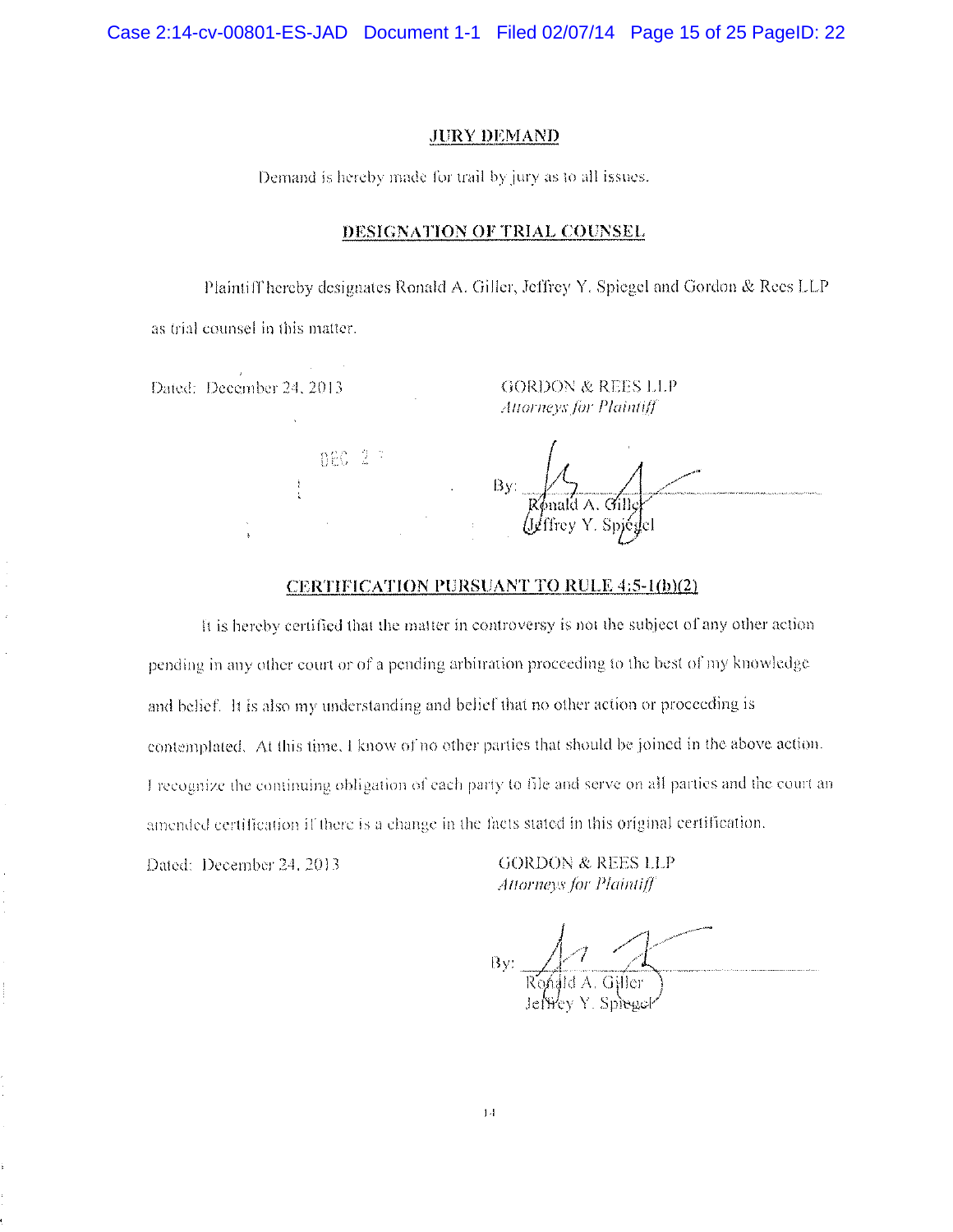## NOTIFICATION TO ATTORNEY GENERAL

Pursuant to N.J.S.A, 56:8-20, I certify that a copy of this complaint will be served on the Office of the Attorney General, CN 080, Trenton, NJ 08625 as well as the Division of Consumer Affairs, 124 Halsey Street, PO Box 45027, Newark, NJ 07101 within ten days after filing the complaint with the court.

Dated: December 24, 2013.

**GORDON & REES LLP** Attorneys for Plaintiff

By: Rondd A. Giller<br>Jeffrey Y. Spiegel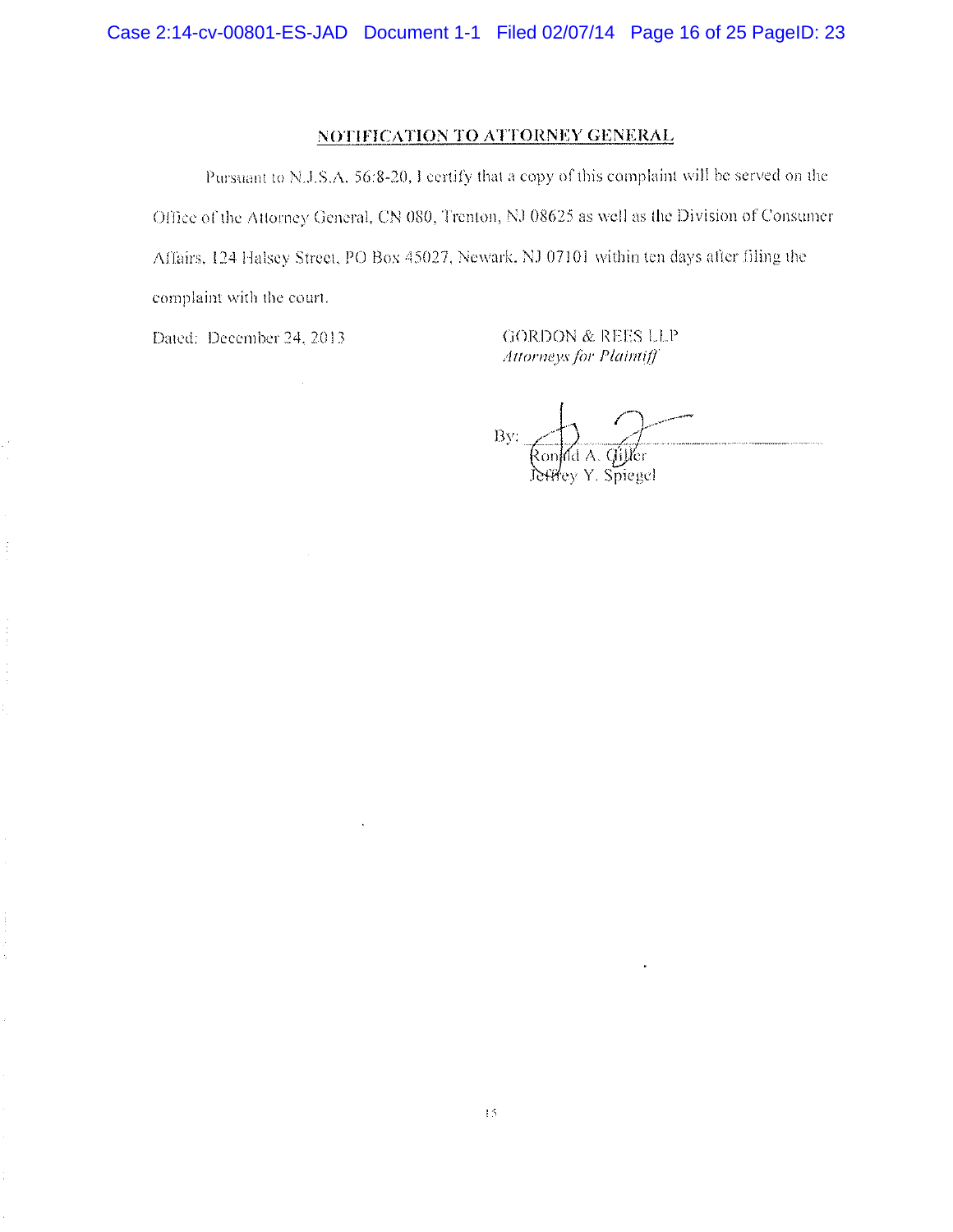**Appendix XII-B1** 

|                                                                                     | FOR USE BY CLERKS OFFICE ONLY<br><b>CIVIL CASE INFORMATION STATEMENT</b><br><b>PAYMENT TYPE:</b><br>Пок Пса Пса                                      |                                                                                                                                            |                                                                                                                   |                                              |                                                                                                                            |  |
|-------------------------------------------------------------------------------------|------------------------------------------------------------------------------------------------------------------------------------------------------|--------------------------------------------------------------------------------------------------------------------------------------------|-------------------------------------------------------------------------------------------------------------------|----------------------------------------------|----------------------------------------------------------------------------------------------------------------------------|--|
|                                                                                     | (C S)                                                                                                                                                |                                                                                                                                            | Сна/ск мо-                                                                                                        |                                              |                                                                                                                            |  |
|                                                                                     |                                                                                                                                                      |                                                                                                                                            | Use for initial Law Division                                                                                      | Amount:                                      |                                                                                                                            |  |
|                                                                                     |                                                                                                                                                      |                                                                                                                                            | Civil Part pleadings (not motions) under Rule 4:5-1<br>Pleading will be rejected for filing, under Rule 1:5-6(c), |                                              | <b>OVERPAYMENT.</b>                                                                                                        |  |
|                                                                                     |                                                                                                                                                      |                                                                                                                                            | if information above the black bar is not completed<br>or attorney's signature is not affixed                     |                                              | <b>BATCH NUMBER:</b>                                                                                                       |  |
|                                                                                     |                                                                                                                                                      |                                                                                                                                            |                                                                                                                   |                                              |                                                                                                                            |  |
| ATTORNEY / PRO SE NAME<br>Jeffrey Y. Spiegel                                        |                                                                                                                                                      |                                                                                                                                            | TELEPHONE NUMBER<br>(973) 549-2500                                                                                | Essex                                        | COUNTY OF VENUE                                                                                                            |  |
| FIRM NAME (if applicable).<br>Gordon & Rees LLP                                     |                                                                                                                                                      |                                                                                                                                            |                                                                                                                   | DOCKET NUMBER (when available)<br>$ESX-L-GQ$ |                                                                                                                            |  |
| OFFICE ADDRESS<br>18 Columbia Turnpike, Suite 220<br>Florham Park, NJ 07932         |                                                                                                                                                      |                                                                                                                                            |                                                                                                                   | DOCUMENT TYPE                                |                                                                                                                            |  |
|                                                                                     |                                                                                                                                                      |                                                                                                                                            |                                                                                                                   |                                              | Class Action Complaint                                                                                                     |  |
|                                                                                     |                                                                                                                                                      |                                                                                                                                            |                                                                                                                   |                                              | JURY DEMAND.<br><b>X</b> YES<br>$\Box$ No                                                                                  |  |
| Damian Monteleone-Plaintiff                                                         | NAME OF PARTY (e.g., John Doe, Plaintiff)                                                                                                            | CAPTION                                                                                                                                    |                                                                                                                   |                                              | Damian Monteleone v. The Nutro Company, MARS Incorporated et al.                                                           |  |
|                                                                                     |                                                                                                                                                      |                                                                                                                                            |                                                                                                                   |                                              |                                                                                                                            |  |
| <b>CASE TYPE NUMBER</b>                                                             | <b>FIURRICANE SANDY</b>                                                                                                                              |                                                                                                                                            |                                                                                                                   |                                              |                                                                                                                            |  |
| (See reverse side for listing)<br>508                                               | RELATED?<br>$\Box$ YES<br>IS NO                                                                                                                      | IS THIS A PROFESSIONAL MALPRACTICE CASE?<br>ITI YES<br>⊠ NO<br>IF YOU HAVE CHECKED 'YES,' SEE M.J.S.A. 2A:53 A -27 AND APPLICABLE CASE LAW |                                                                                                                   |                                              |                                                                                                                            |  |
| RELATED CASES PENDING?                                                              |                                                                                                                                                      |                                                                                                                                            | REGARDING YOUR OBLIGATION TO FILE AN AFFIDAVIT OF MERIT.<br>IF YES. LIST DOCKET NUMBERS                           |                                              |                                                                                                                            |  |
| IT Yes                                                                              | IXI NO                                                                                                                                               |                                                                                                                                            |                                                                                                                   |                                              |                                                                                                                            |  |
|                                                                                     | DO YOU AN TICIPATE ADDING ANY PARTIES<br>NAME OF DEFENDANT'S PRIMARY INSURANCE COMPANY (if known)<br>(ansing out of same transaction or occurrence)? |                                                                                                                                            |                                                                                                                   |                                              | $\square$ None                                                                                                             |  |
| $\Box$ YES                                                                          | $M$ No                                                                                                                                               | <b>X</b> UNKNOVAN                                                                                                                          |                                                                                                                   |                                              |                                                                                                                            |  |
|                                                                                     | THE INFORMATION PROVIDED ON THIS FORM CANNOT BE INTRODUCED INTO EVIDENCE.                                                                            |                                                                                                                                            |                                                                                                                   |                                              |                                                                                                                            |  |
|                                                                                     | CASE CHARACTERISTICS FOR PURPOSES OF DETERMINING IF CASE IS APPROPRIATE FOR MEDIATION                                                                |                                                                                                                                            |                                                                                                                   |                                              |                                                                                                                            |  |
| DO PARTIES HAVE A CURRENT, PAST OR<br>RECURRENT RELATIONSHIP?                       |                                                                                                                                                      | E ESPLOYER/EMPLOYEE                                                                                                                        | IF YES, IS THAT RELATIONSHIP:                                                                                     | E FRIENO/NEIGHROR                            | [] OTHER (explain)                                                                                                         |  |
| N Yes                                                                               | $\Box$ No<br>ET Fannsa i<br><b>X</b> BUSINESS                                                                                                        |                                                                                                                                            |                                                                                                                   |                                              |                                                                                                                            |  |
|                                                                                     | DOES THE STATUTE GOVERNING THIS CASE PROVIDE FOR PAYMENT OF FEES BY THE LOSING PARTY?                                                                |                                                                                                                                            |                                                                                                                   |                                              | ⊡ Yës<br>DO NO                                                                                                             |  |
| ACCELERATED DISPOS TION                                                             |                                                                                                                                                      |                                                                                                                                            |                                                                                                                   |                                              | USE. THIS SPACE TO ALERT THE COURT TO ANY SPECIAL CASE CHARACTERISTICS THAT MAY WARRANT INDIVIDUAL MANAGEMENT OR           |  |
| <b>NO 26 2013</b><br>Class Action                                                   |                                                                                                                                                      |                                                                                                                                            |                                                                                                                   |                                              |                                                                                                                            |  |
|                                                                                     |                                                                                                                                                      |                                                                                                                                            |                                                                                                                   |                                              |                                                                                                                            |  |
|                                                                                     |                                                                                                                                                      |                                                                                                                                            |                                                                                                                   |                                              |                                                                                                                            |  |
| DO YOU OR VOUR CHENT NEED ANY DISABILITY ACCOMMODATIONS?<br>$\square$ Yes<br>ίΧΙ Να |                                                                                                                                                      |                                                                                                                                            |                                                                                                                   |                                              | IF YES, PLEASE IDENTIFY THE REQUESTED ACCOMMODATION.                                                                       |  |
| ET YES.                                                                             | WILL AN INTERPRETER BE NEEDED?<br>54 No                                                                                                              |                                                                                                                                            | IF YES, FOR WHAT LANGUAGE?                                                                                        |                                              |                                                                                                                            |  |
|                                                                                     | redacted from all documents submitted in the future in accordance with Rule 1:38-7(b).                                                               |                                                                                                                                            |                                                                                                                   |                                              | I certify that confidential personal identifiers have been redacted from documents now submitted to the court, and will be |  |
| ATTORNEY SIGNATURE                                                                  |                                                                                                                                                      |                                                                                                                                            |                                                                                                                   |                                              |                                                                                                                            |  |
|                                                                                     |                                                                                                                                                      |                                                                                                                                            |                                                                                                                   |                                              |                                                                                                                            |  |
| Effective 08-19-2013, CN 10517-English                                              |                                                                                                                                                      |                                                                                                                                            |                                                                                                                   |                                              | page 1 of 2                                                                                                                |  |

 $\hat{\boldsymbol{\beta}}$  $\frac{1}{2}$ 

 $\hat{\mathcal{A}}$ 

 $\hat{\mathcal{E}}$ 

 $\ddot{\phantom{0}}$ 

 $\frac{1}{2}$  $\begin{array}{c} 0 \\ 0 \\ 0 \\ 0 \end{array}$ 

 $\sum_{i=1}^{n}$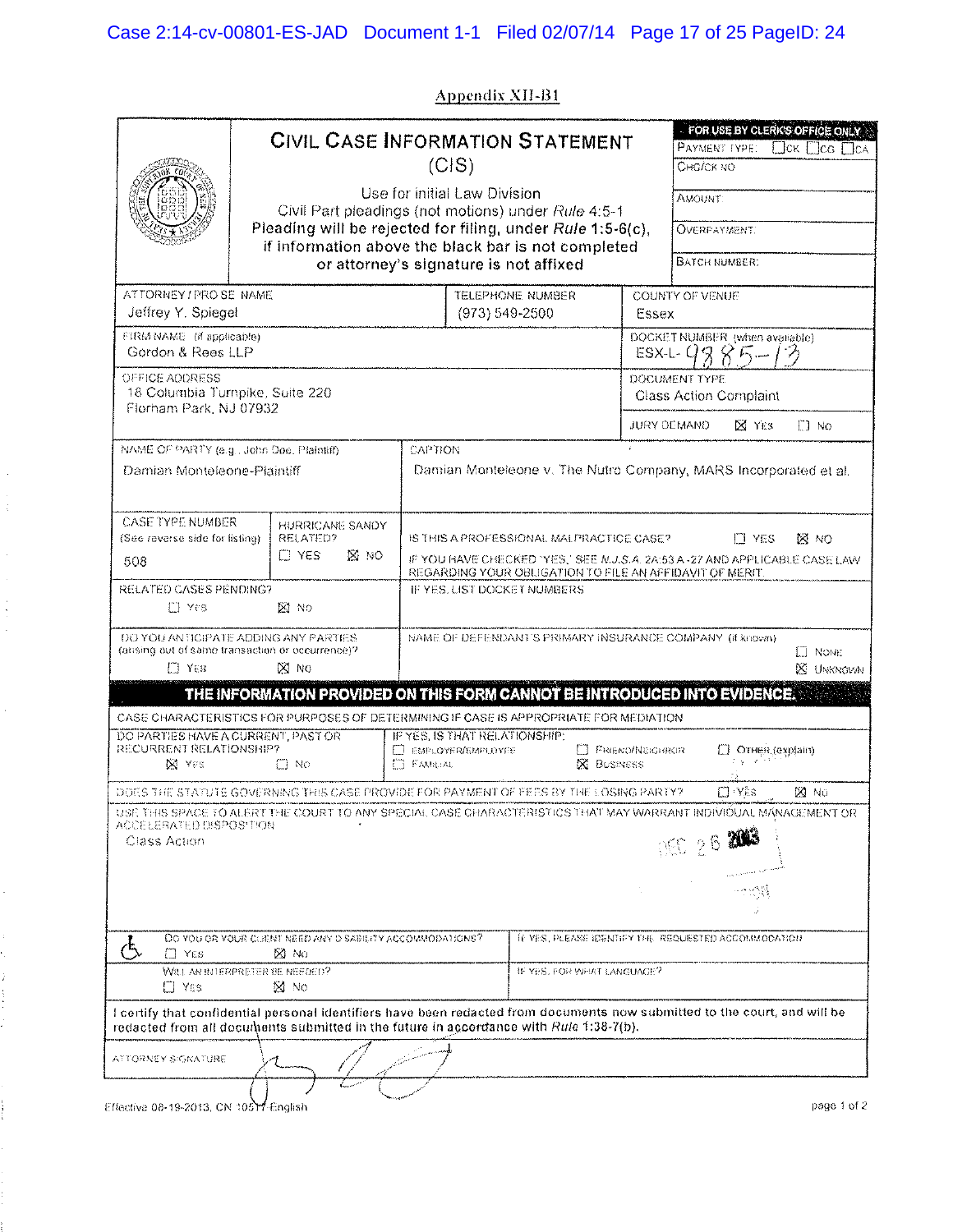## Case 2:14-cv-00801-ES-JAD Document 1-1 Filed 02/07/14 Page 18 of 25 PageID: 25

|                                                                                                                                                                                                                                                                                                                                                                                                       | CIVIL CASE INFORMATION STATEMENT<br>(CIS)                                                                                                                                                                                                                                                                                                                                                                                                                   |                                                                     |                                                                                                                                                                                                                                                                                                                                  |  |  |  |
|-------------------------------------------------------------------------------------------------------------------------------------------------------------------------------------------------------------------------------------------------------------------------------------------------------------------------------------------------------------------------------------------------------|-------------------------------------------------------------------------------------------------------------------------------------------------------------------------------------------------------------------------------------------------------------------------------------------------------------------------------------------------------------------------------------------------------------------------------------------------------------|---------------------------------------------------------------------|----------------------------------------------------------------------------------------------------------------------------------------------------------------------------------------------------------------------------------------------------------------------------------------------------------------------------------|--|--|--|
|                                                                                                                                                                                                                                                                                                                                                                                                       |                                                                                                                                                                                                                                                                                                                                                                                                                                                             |                                                                     | Use for initial pleadings (not motions) under Rule 4:5-1                                                                                                                                                                                                                                                                         |  |  |  |
|                                                                                                                                                                                                                                                                                                                                                                                                       |                                                                                                                                                                                                                                                                                                                                                                                                                                                             |                                                                     | CASE TYPES (Choose one and enter number of case type in appropriate space on the reverse side.)                                                                                                                                                                                                                                  |  |  |  |
|                                                                                                                                                                                                                                                                                                                                                                                                       | Track I - 150 days' discovery<br>151 NAME CHANGE<br>175 FORFEITURE<br>302 TENANCY<br>502 BOOK ACCOUNT (debt collection matters only).<br>509 OTHER INSURANCE CLAIM (mounting declaratory judgment actions)<br>506 PIP COVERAGE<br>510 UM or UIM CLAIM (coverage issues only)<br>511 ACTION ON NEGOTIABLE INSTRUMENT<br>512 LEMON LAW<br>801 SUMMARY ACTION<br>802 OPEN PUBLIC RECORDS ACT (summary action)<br>999 OTHER (briefly describe nature of action) |                                                                     | 399 REAL PROPERTY (other than Tenancy, Contract, Condemnation, Complex Commercial or Construction)                                                                                                                                                                                                                               |  |  |  |
| Track II - 300 days' discovery<br>305 CONSTRUCTION<br>509 EMPLOYMENT (other than CEPA or LAD).<br>599 CONTRACT/COMMERCIAL TRANSACTION<br>603N AUTO NEGLIGENCE - PERSONAL INJURY (non-verbal threshold)<br>603Y AUTO NEGLIGENCE - PERSONAL INJURY (verbal threshold)<br>605 PERSONAL INJURY<br>610 AUTO NEGLIGENCE - PROPERTY DAMAGE<br>621 UM or UM CLAIM (includes bodily mjory)<br>699 TORT - OTHER |                                                                                                                                                                                                                                                                                                                                                                                                                                                             |                                                                     |                                                                                                                                                                                                                                                                                                                                  |  |  |  |
|                                                                                                                                                                                                                                                                                                                                                                                                       | Track 川 - 450 days' discovery<br>005 CIVIL RIGHTS<br>301 CONDEMNATION<br>602 ASSAULT AND BATTERY<br>604 MEDICAL MALPRACTICE<br>606 PRODUCT LIABILITY<br>607 PROFESSIONAL MALPRACTICE<br>608 TOXIC TORT<br>609 DEFAMATION<br>616 WHIS LEBLOWER / CONSCIENTIOUS EMPLOYEE PROTECTION ACT (CEPA) CASES<br>617 INVERSE CONDEMNATION<br>618 LAW AGAINST DISCRIMINATION (LAD) CASES                                                                                |                                                                     |                                                                                                                                                                                                                                                                                                                                  |  |  |  |
|                                                                                                                                                                                                                                                                                                                                                                                                       | Track IV - Active Case Management by Individual Judge / 450 days' discovery<br>156 ENVIRONMENTAL/ENVIRONMENTAL COVERAGE LITIGATION<br>303 MT. LAUREL<br>508 COMPLEX COMMERCIAL<br>513 - COMPLEX CONSTRUCTION<br>514 INSURANCE FRAUD<br>620 FALSE CLAIMS ACT<br>701 ACTIONS IN LIEU OF PREROGATIVE WRITS                                                                                                                                                     |                                                                     |                                                                                                                                                                                                                                                                                                                                  |  |  |  |
|                                                                                                                                                                                                                                                                                                                                                                                                       | Multicounty Litigation (Track IV)<br>266 HORMONE REPLACEMENT THERAPY (HRT)<br>271 ACCUTANE/ISOTRETINOIN<br>274 RISPERDAL/SEROQUEL/ZYPREXA<br>278 ZOMETA/AREDIA<br>279 GADOLINIUM<br>281 BRISTOL-MYERS SOUISB ENVIRONMENTAL<br>282 FOSAMAX<br>284 NUVARING<br>285 STRYKER IRIDENI HIP IMPLANI'S<br>266 LEVAQUIN<br>287 YAZIYASMIN/OCELLA                                                                                                                     | 288<br>289.<br>291.<br>292.<br>293-<br>295.<br>296.<br>297.<br>601. | PRUDENTIAL TORT LITIGATION<br>REGLAN<br>290 - POMPTON LAKES ENVIRONMENTAL LITIGATION<br>PELVIC MESH/GYNECARE<br>PELVIC MESH/BARD<br>DEPUY ASR HIP IMPLANT LITIGATION<br>ALLODERM REGENERATIVE TISSUE MATRIX<br>STRYKER REJUVENATE/ABG II MODULAR. HIP STEM COMPONENTS<br>MIRENA CONTRACEPTIVE DEVICE<br>ASBESTOS<br>623 PROPECIA |  |  |  |
| If you believe this case requires a track other than that provided above, please indicate the reason on Side 1,<br>in the space under "Case Characteristics,<br>$[$ $]$ Putative Class Action<br>Title 59                                                                                                                                                                                             |                                                                                                                                                                                                                                                                                                                                                                                                                                                             |                                                                     |                                                                                                                                                                                                                                                                                                                                  |  |  |  |
| Please check off each applicable category                                                                                                                                                                                                                                                                                                                                                             |                                                                                                                                                                                                                                                                                                                                                                                                                                                             |                                                                     |                                                                                                                                                                                                                                                                                                                                  |  |  |  |

Effective 08-19-2013, CN 10517-English

 $\ddot{\phantom{0}}$ 

ł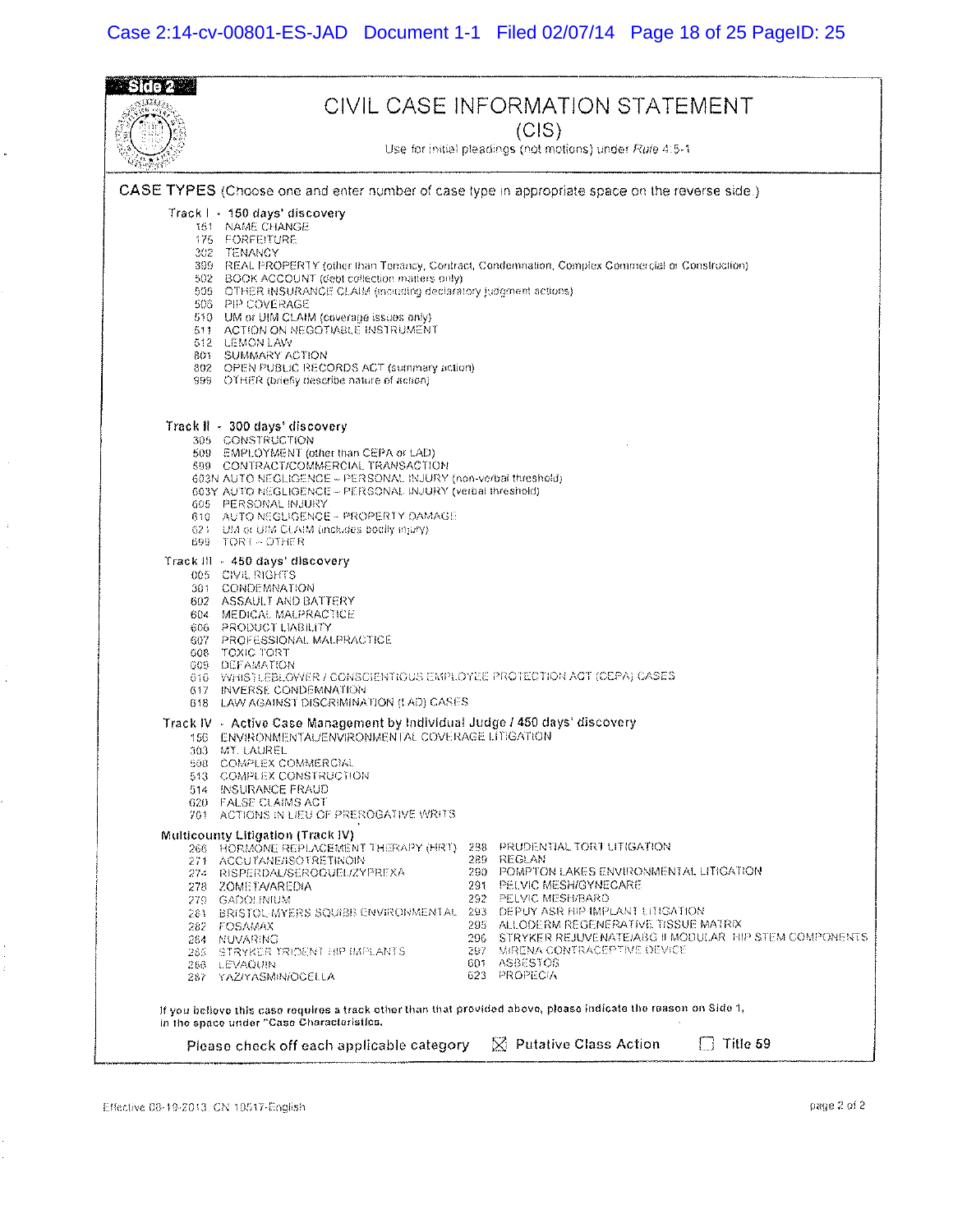RSSEX COUNTY - CIVIL DIVISION<br>SUPERDOR COURT OF NJ<br>465 BARTIN LUTHER XING JR HUDD<br>NEWARK LUTHER XING JR HUDD

最高的的复数 网络网络美国网络鱼属 网络属植物

 $\cdot$ 

COUNT TEARPHONE NO. (973) 633-522<br>COUNT EQUES

DECEMBER 27, 2013<br>MONTELEONE VS 7HB NUTRO CONPANY<br>ESX L -009889 13  $\begin{bmatrix} 1 & 1 & 1 \\ 1 & 1 & 1 \\ 1 & 1 & 1 \\ 1 & 1 & 1 \\ 1 & 1 & 1 \\ 1 & 1 & 1 \\ 1 & 1 & 1 \\ 1 & 1 & 1 \\ 1 & 1 & 1 \\ 1 & 1 & 1 \\ 1 & 1 & 1 \\ 1 & 1 & 1 \\ 1 & 1 & 1 \\ 1 & 1 & 1 \\ 1 & 1 & 1 \\ 1 & 1 & 1 \\ 1 & 1 & 1 \\ 1 & 1 & 1 \\ 1 & 1 & 1 \\ 1 & 1 & 1 \\ 1 & 1 & 1 \\ 1 & 1 & 1 \\ 1 & 1 & 1 & 1 \\ 1 &$ 

TEACH 4. COL CERCURST KEER WER and BOORT HIRE DISCOVERY IS PRESEMPTIVELY 450 CAYS RIP WAY BURLARCED OR SECRITENED BY THE<br>JURGE AND RUNS PRON THE FIRST ANGMER OR 90 DAYS FROM SERVICE ON THE FIRST WINDOWS<br>DEFENDANT, WHICHEVER COMES FIRST.

第7 公民1925年12月 15 533877 第24 - 19 E 公民2019年6月 5000元 50010元第23 公民1

 $\frac{3}{2}$ IF FOU BAVE ANY GEESTIONS. CONTACT TEAM<br>(973) 593-6443 SXT 5433.  $\sum_{i=1}^n$  IF YOU BELLEVE THAT THE TEACH IS INAPPROPELATE YOU KIST FILE A<br>CENTIFICATION OF CROSS CAUSS WITHIN AS DAYS OF THE FILING OF YOUR PIEMBING.<br>PLAINTING TO CROSS SURFE COPIES OF THIS PODA OF ALL OTHER PARTIES IN ACCORDANCE<br>UTH

wire

AUTHORITIC

**WD 87932-2266** GORDON & REES LLP<br>18 COLOREIA TURKPIKE<br>SHITE 220<br>FLORENA PARK

**SEARCH**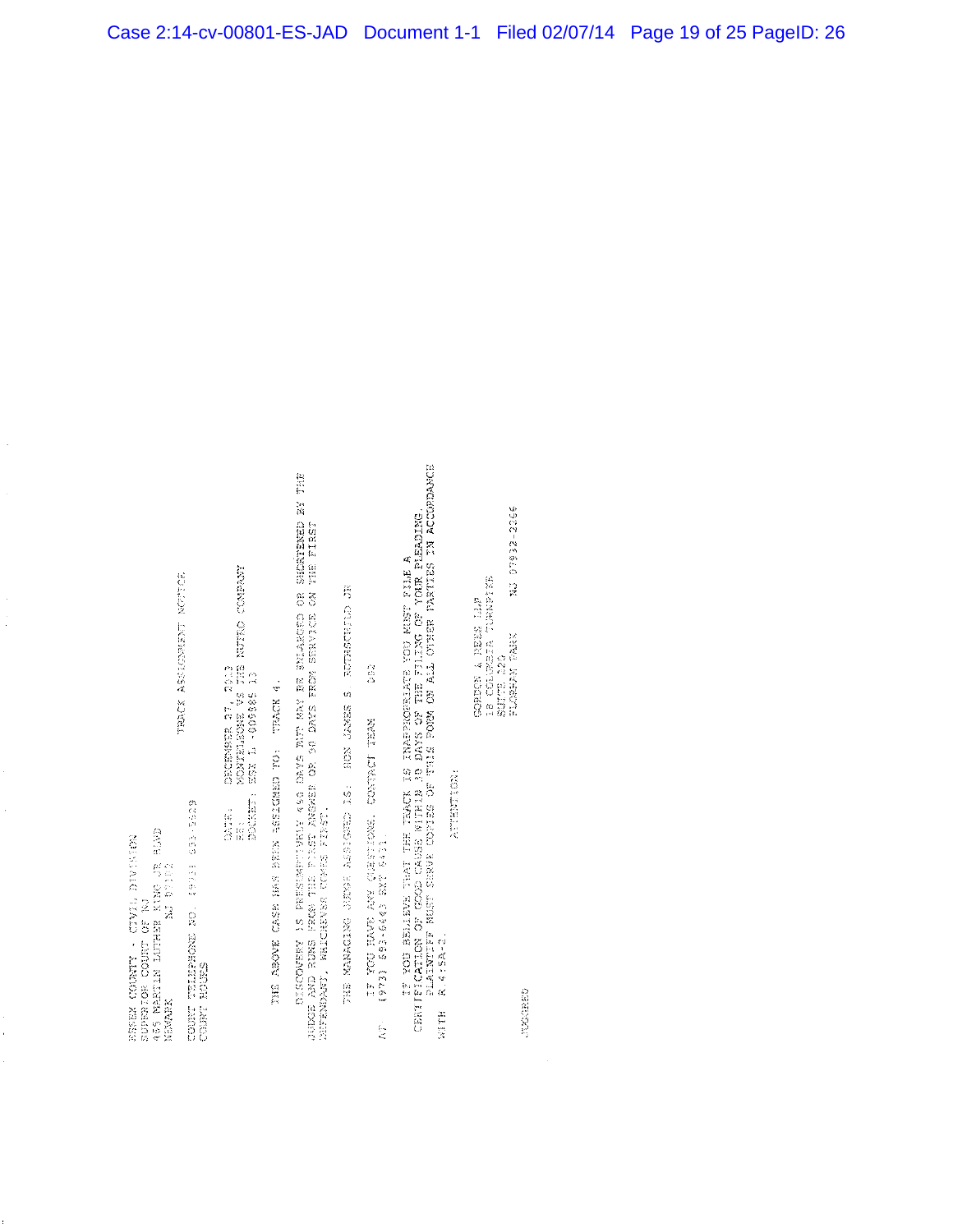Case 2:14-cv-00801-ES-JAD Document 1-1 Filed 02/07/14 Page 20 of 25 PageID: 27

 $\ddot{\phantom{a}}$ 

# **EXHIBIT B**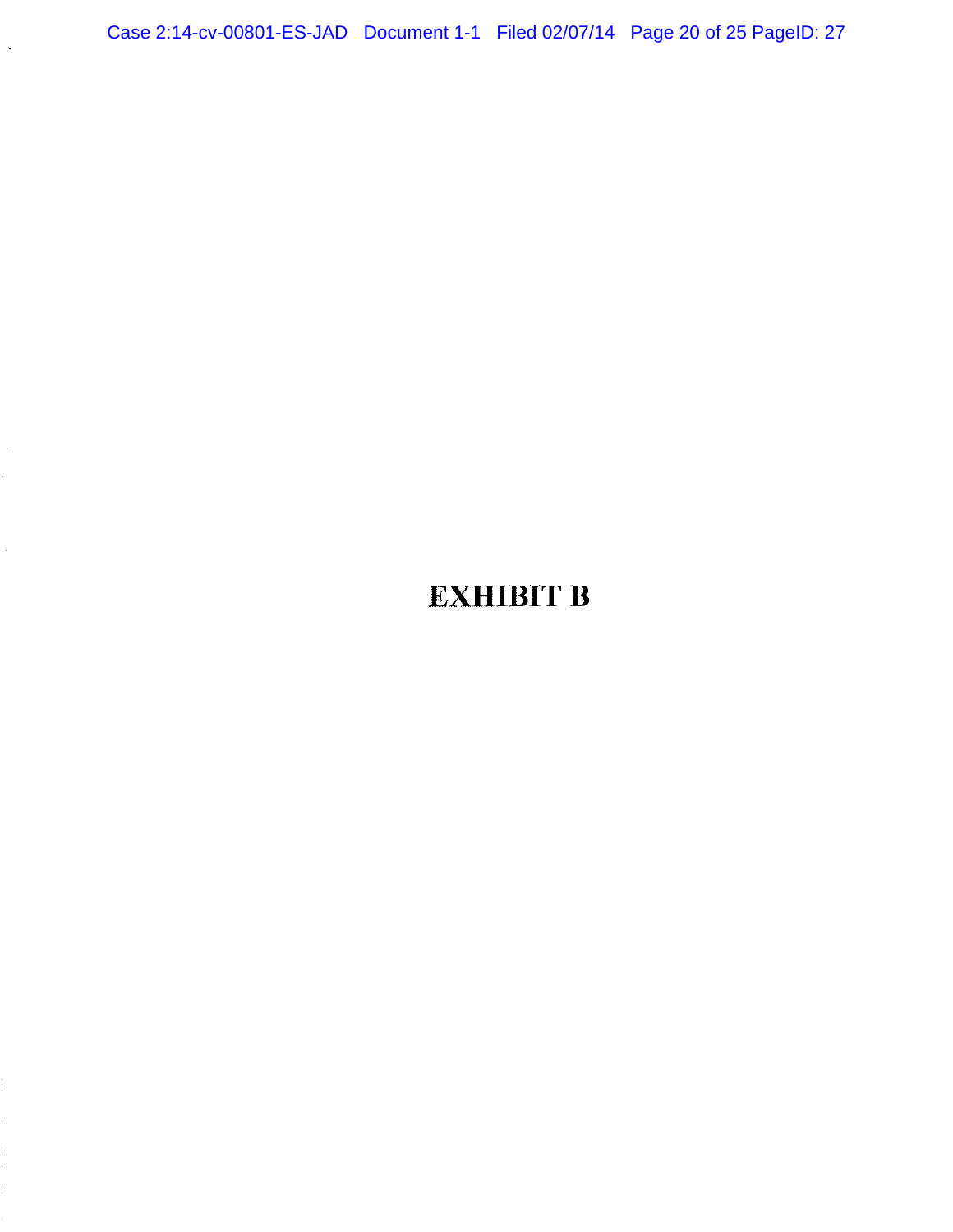#### UNITED STATES DISTRICT COURT FOR THE DISTRICT OF NEW JERSEY

DAMIAN MONTELEONE, an individual and on behalf of all others similarly situated.

Plaintiff.

γ.

THE NUTRO COMPANY, a Delaware corporation; MARS, INCORPORATED, a Delaware corporation; and DOES 1 through 100, inclusive,

Defendants.

I, Monica Glass, declare as follows:

1. I am over the age of eighteen, and I am a legal resident of the State of Tennessee. I am employed by the Nutro Company ("Nutro") in Nashville, Tennessee. My current position is Senior Corporate Affairs Manager.

2. This declaration is based upon my personal knowledge and upon information provided by my staff. I have reviewed all the information included in this Declaration and I believe it to be true and correct.

3. Nutro is incorporated in California and has a principal place of business in Franklin,

Tennessee.

From December 26, 2007 through July 2009, Nutro sold over \$5 million of Nutro  $4.$ brand dog kibble labeled with a "Guaranteed Analysis" that included a reference to "millions of Bacillus." Nutro sold this brand of dog kibble to more than 1,000 retail outlets in states other than California from December 26, 2007 through July 2009.

Case No.:

#### DECLARATION OF MONICA GLASS IN SUPPORT OF NOTICE OF REMOVAL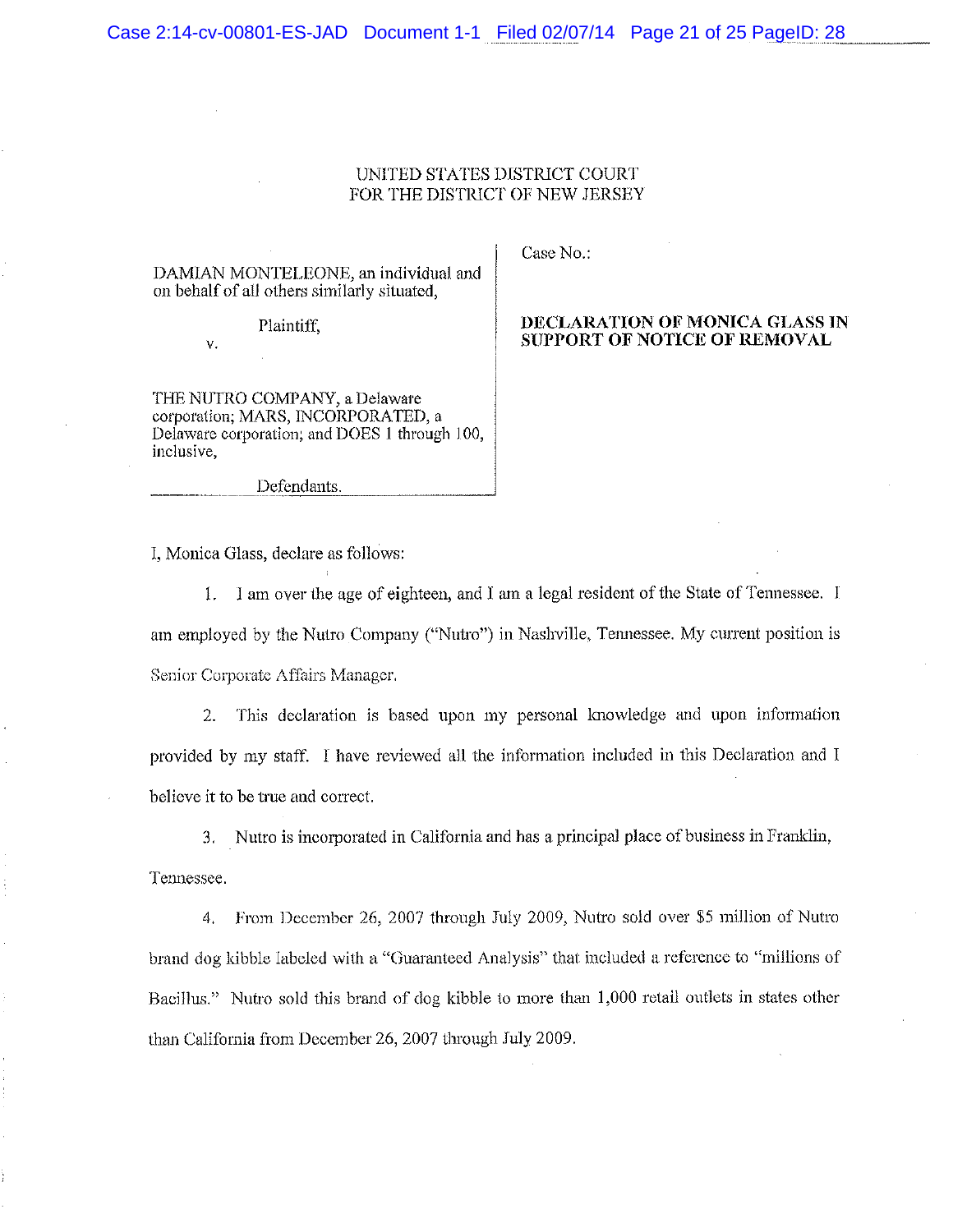5. From December 26, 2007 through April 2011, Nutro sold over \$5 million of Nutro brand dog food biscuits labeled with a "Guaranteed Analysis" that included a reference to "millions of Bacillus." Nutro sold this brand of dog food biscuits to more than 1,000 retail outlets in states other than California from December 26, 2007 through April 2011.

Pursuant to 28 U.S.C. § 1746, I declare under penalty of perjury that the foregoing is true and correct.

Executed on February 5, 2014

 $\sqrt{12}$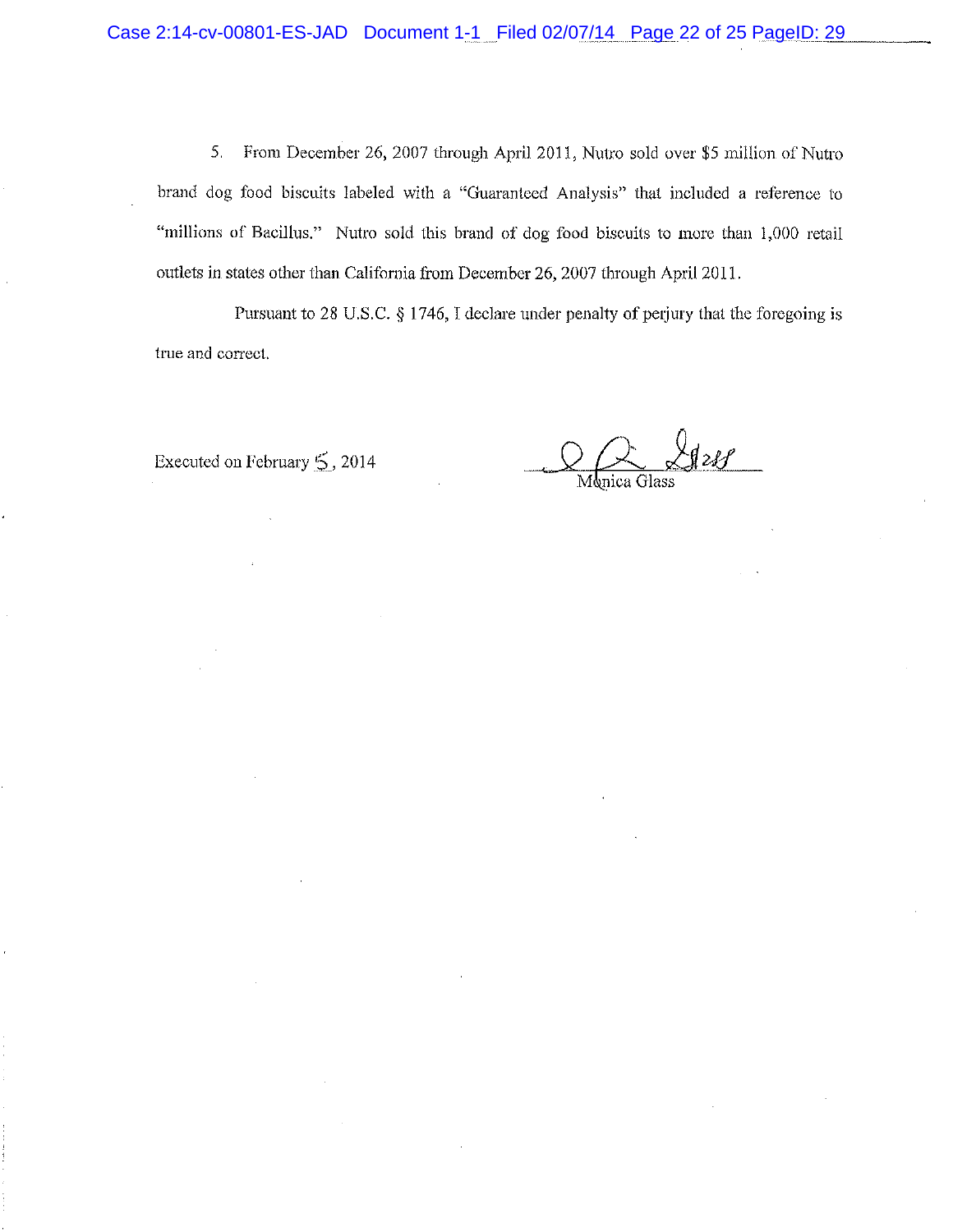Case 2:14-cv-00801-ES-JAD Document 1-1 Filed 02/07/14 Page 23 of 25 PageID: 30

# **EXHIBIT C**

 $\epsilon$ 

 $\frac{1}{\sqrt{2}}$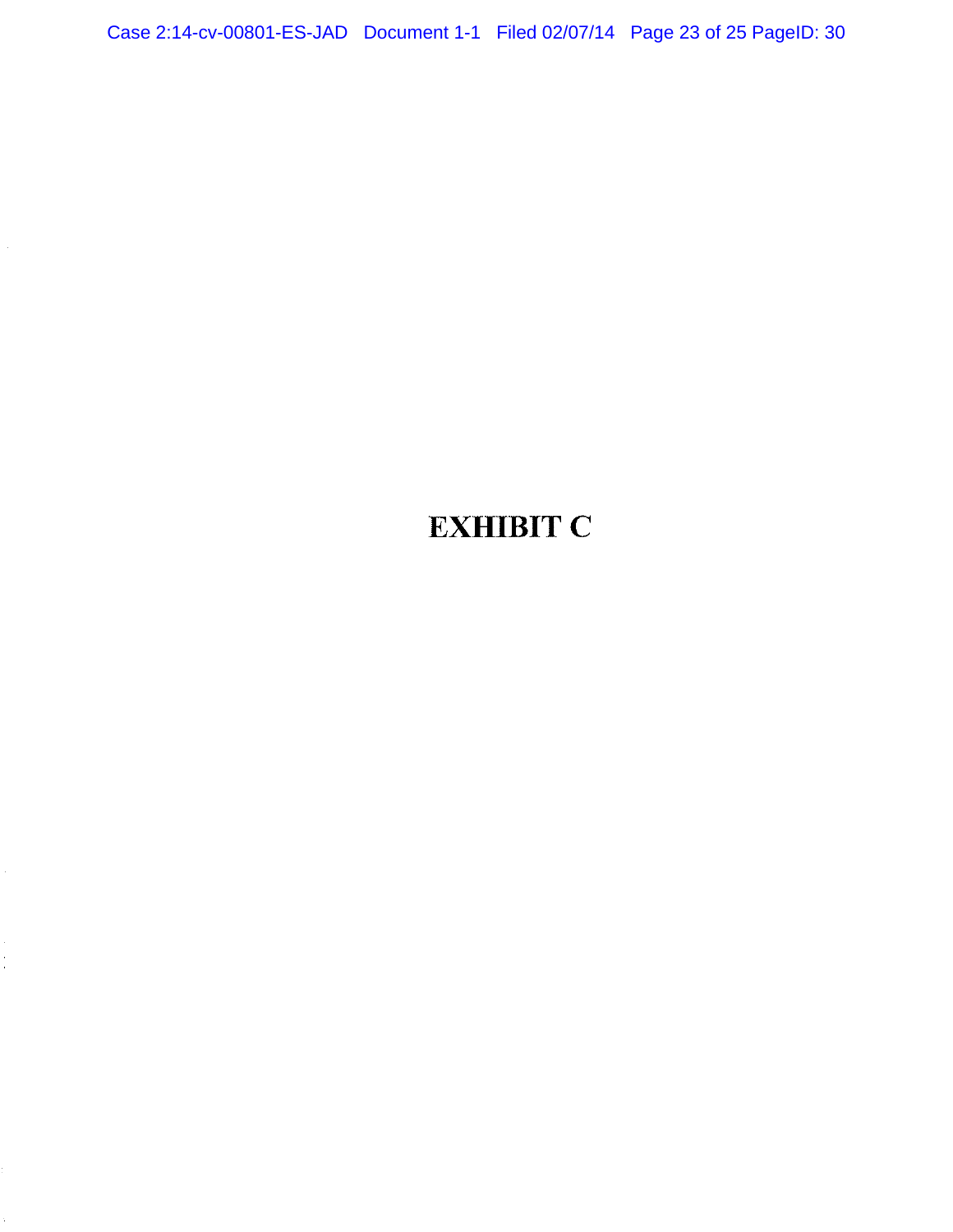## IN THE SUPERIOR COURT OF THE STATE OF NEW JERSEY FOR ESSEX COUNTY

DAMIAN MONTELEONE, an individual and on behalf of all others similarly situated,

Plaintiff.

Defendants.

THE NUTRO COMPANY, a Delaware corporation; MARS, INCORPORATED, a Delaware corporation; and DOES 1 through 100, inclusive,

 $\mathbf{V}$ .

SUPERIOR COURT OF NEW JERSEY LAW DIVISION: ESSEX COUNTY

Docket No. ESX-L9885-13

## NOTICE OF FILING OF REMOVAL TO FEDERAL COURT

PLEASE TAKE NOTICE that, pursuant to 28 U.S.C. §§ 1332(d), 1441, 1446 and 1453, Defendants, The Nutro Company ("Nutro") and Mars Incorporated ("Mars"), (collectively the "Mars Defendants"), removed this action on February 7, 2014 from the Superior Court of the State of New Jersey for Essex County to the United States District Court for the District of New Jersey. A copy of the Notice of Removal is attached hereto as Exhibit A.

Respectfully submitted,

## **BROWN & CONNERY LLP**

 $\mathbf{B}$ Stephen J. DeFeo

360 Haddon Avenue PO Box 539 Westmont, NJ 08108  $(856) 854 - 8900$  $(856) 858 - 4967$  (fax) sdefeo@brownconnery.com

Attorney for The Nutro Company and Mars, Inc.

Dated: February 7, 2014